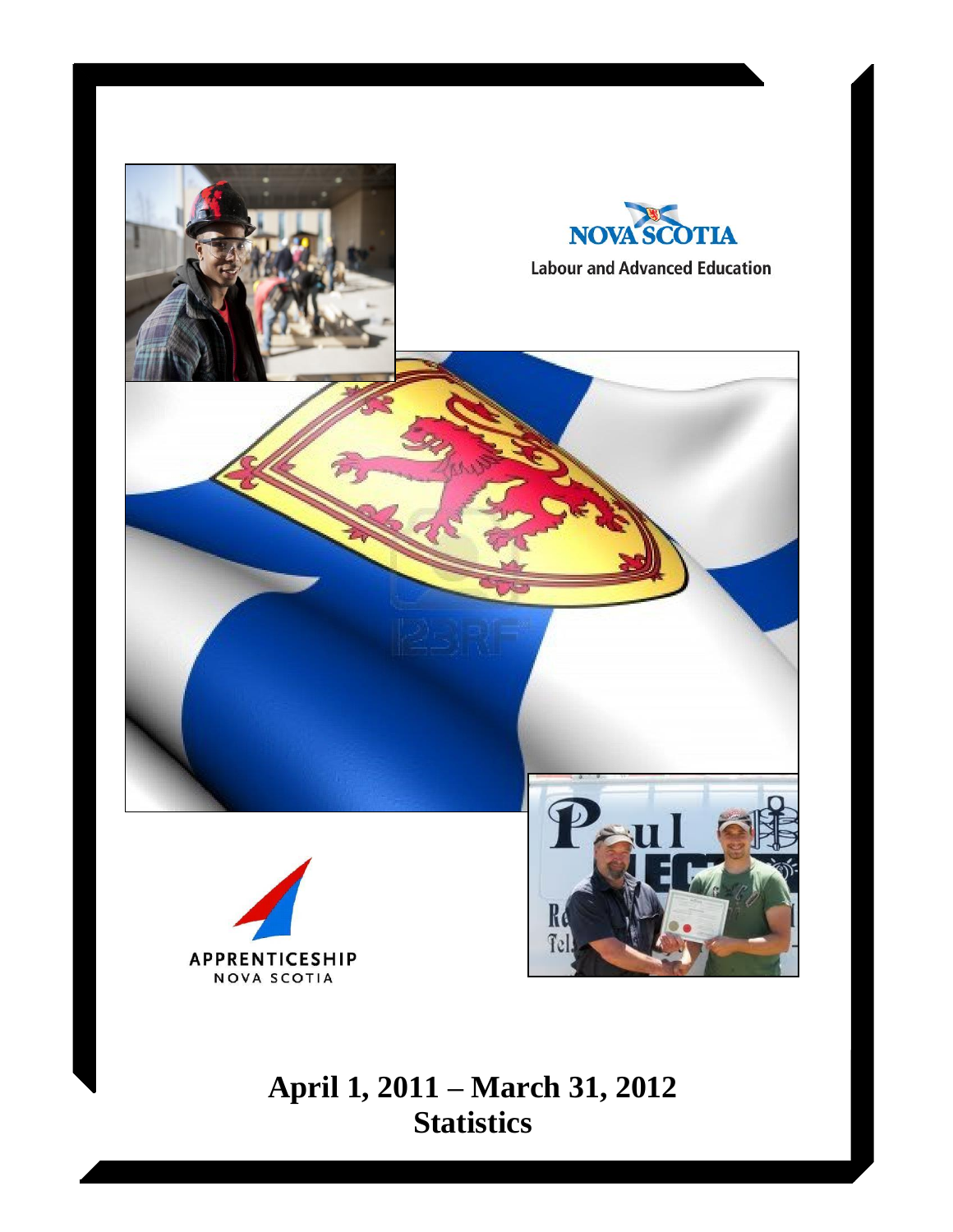## Table of Contents

| Overview of Apprenticeship Activities | 3              |
|---------------------------------------|----------------|
|                                       | $\overline{4}$ |
|                                       | 6              |
|                                       |                |
|                                       |                |
|                                       | 12             |
|                                       |                |
|                                       | 14             |
| Completions                           | 15             |
|                                       | 17             |
|                                       | 17             |
|                                       | 17             |
|                                       | 18             |
|                                       | 19             |
|                                       | 20             |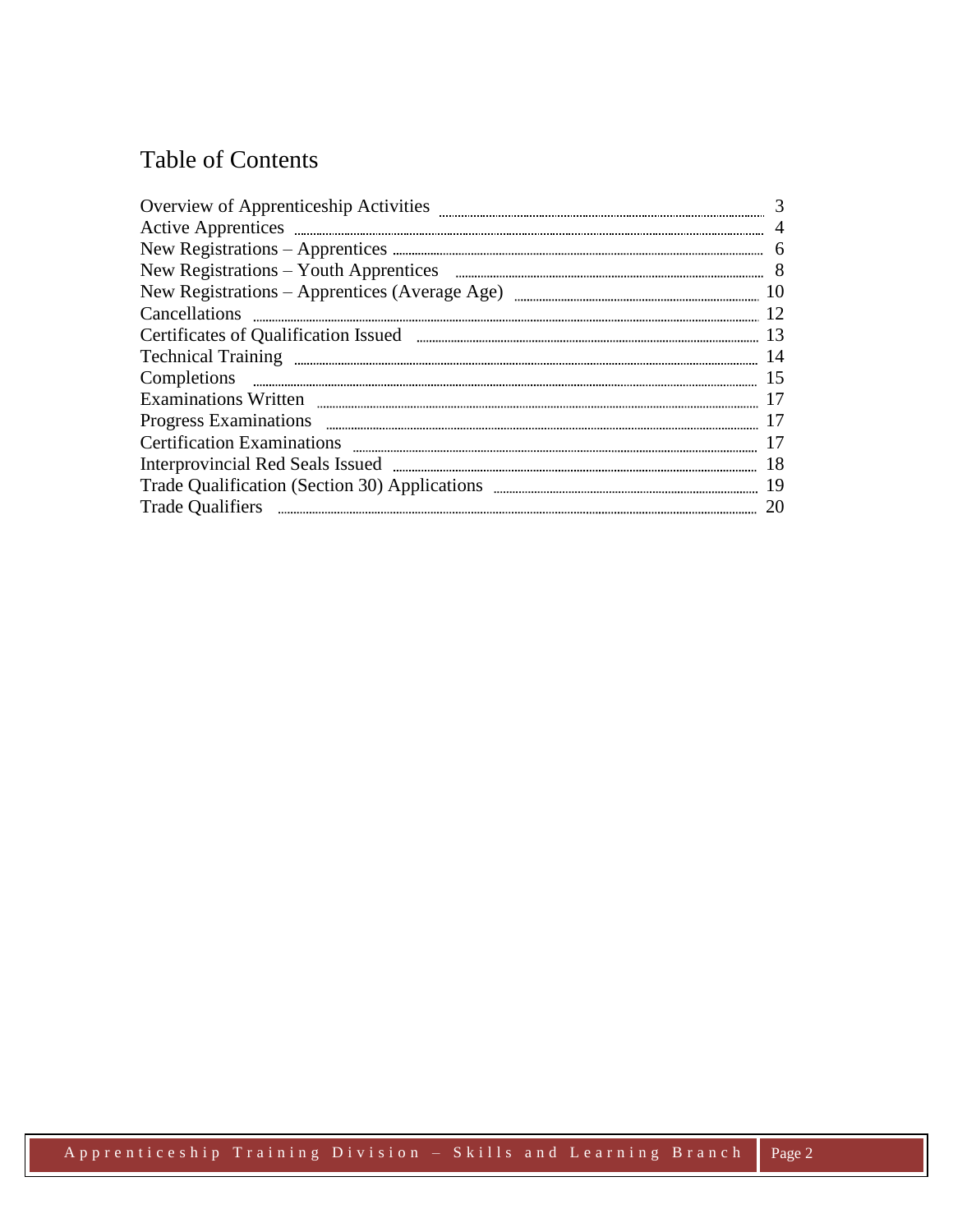## **Overview of Apprenticeship Activities**

| <b>Overview of Apprenticeship Activities 2011 - 2012</b> |              |  |  |  |  |
|----------------------------------------------------------|--------------|--|--|--|--|
| <b>Description</b>                                       | <b>Total</b> |  |  |  |  |
| <b>Active Apprentices</b>                                | 5653         |  |  |  |  |
| New Registrations                                        |              |  |  |  |  |
| New Registrations - Apprentices                          | 1387         |  |  |  |  |
| New Registrations – Average Age of Apprentices           | 28.1         |  |  |  |  |
| New Registrations – Youth Apprentices                    | 75           |  |  |  |  |
| <b>Cancellation of Apprenticeship Agreements</b>         | 500          |  |  |  |  |
| Certificates of Qualifications Issued                    | 964          |  |  |  |  |
| <b>Certificate Renewals</b>                              | 1865         |  |  |  |  |
| <b>Technical Training</b>                                | 2068         |  |  |  |  |
| <b>Completions (Graduates)</b>                           | 663          |  |  |  |  |
| <b>Examinations Written</b>                              | 1555         |  |  |  |  |
| Progress Examinations                                    | 224          |  |  |  |  |
| <b>Certification Examinations</b>                        | 1296         |  |  |  |  |
| <b>Practical Examinations</b>                            | 35           |  |  |  |  |
| <b>Interprovincial Red Seals Issued</b>                  | 817          |  |  |  |  |
| Reinstatement of Apprenticeship Agreements               | 61           |  |  |  |  |
| Section 30 Applications Received                         | 277          |  |  |  |  |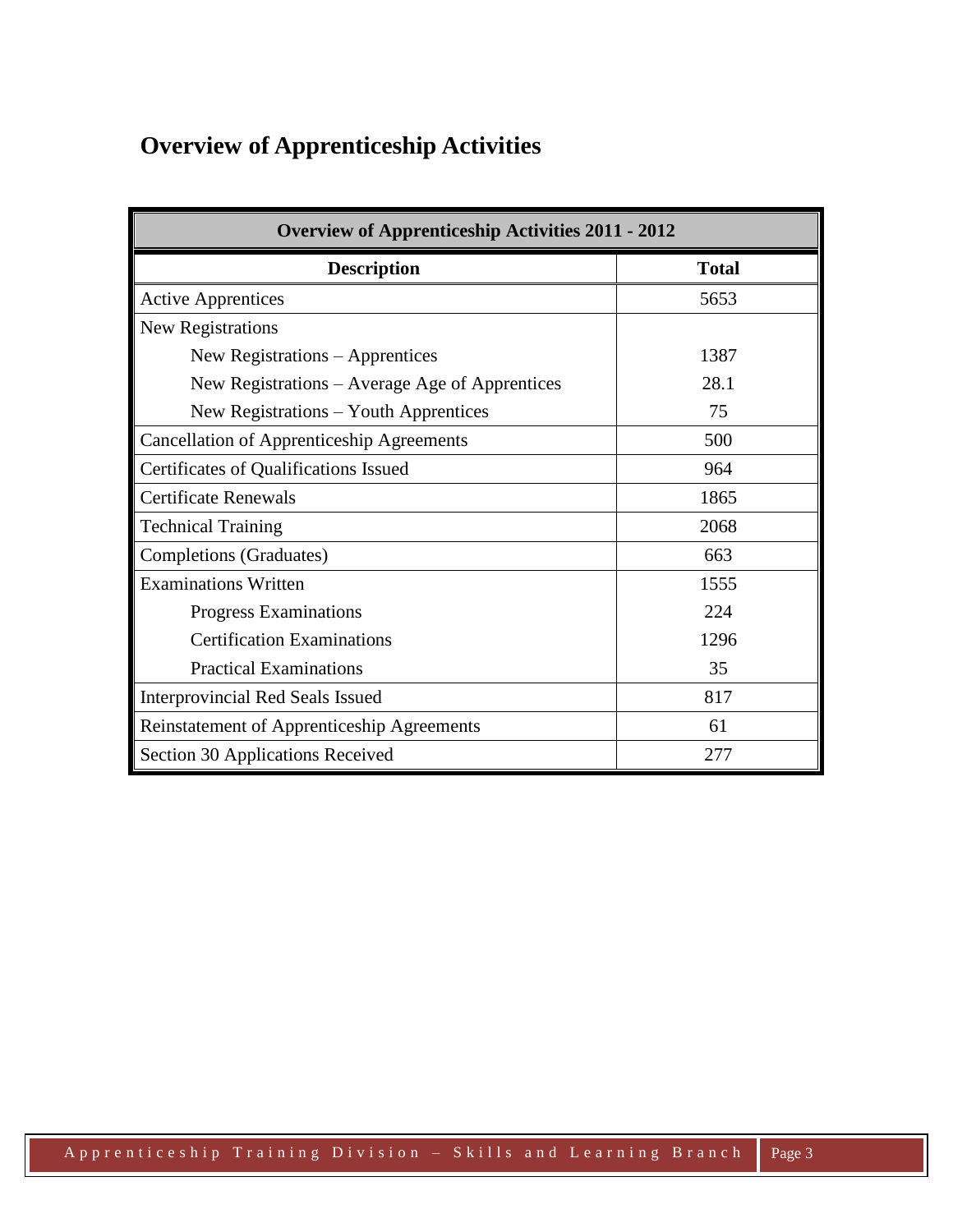# **Active Apprentices**

| <b>Active Apprentices 2011 - 2012</b>                             |                |                |                |                  |                  |
|-------------------------------------------------------------------|----------------|----------------|----------------|------------------|------------------|
| Occupation                                                        | Total          | # Male         | $\%$           | # Female         | $\%$             |
| <b>Agricultural Equipment Technician</b>                          | $\mathbf{1}$   | $\mathbf{1}$   | 100            | $\overline{0}$   | $\theta$         |
| <b>Automotive Service Technician</b>                              | 553            | 540            | 98             | 13               | $\overline{2}$   |
| Automotive Service Technician -<br><b>Front End and Brakes</b>    | 3              | $\overline{2}$ | 67             | $\mathbf{1}$     | 33               |
| Automotive Service Technician-<br><b>Service Station Mechanic</b> | $\overline{4}$ | $\overline{4}$ | 100            | $\overline{0}$   | $\overline{0}$   |
| <b>Baker</b>                                                      | $\theta$       | $\overline{0}$ | $\overline{0}$ | $\overline{0}$   | $\overline{0}$   |
| <b>Boat Builder</b>                                               | 22             | 22             | 100            | $\overline{0}$   | $\overline{0}$   |
| Boilermaker                                                       | 34             | 33             | 97             | $\mathbf{1}$     | 3                |
| <b>Bricklayer</b>                                                 | 83             | 82             | 99             | $\mathbf{1}$     | $\mathbf{1}$     |
| Carpenter                                                         | 621            | 597            | 96             | 24               | $\overline{4}$   |
| <b>Construction Electrician</b>                                   | 1065           | 1036           | 97             | 29               | 3                |
| Cook                                                              | 266            | 152            | 57             | 114              | 43               |
| <b>Gas Fitter</b>                                                 | 121            | 120            | 99             | $\mathbf{1}$     | $\mathbf{1}$     |
| <b>Gas Turbine Operator Attendant</b>                             | $\mathbf{1}$   | $\mathbf{1}$   | 100            | $\overline{0}$   | $\overline{0}$   |
| Glazier                                                           | $\mathbf{1}$   | $\mathbf{1}$   | 100            | $\overline{0}$   | $\overline{0}$   |
| Heavy Duty Equipment Technician                                   | 46             | 45             | 98             | $\mathbf{1}$     | $\overline{2}$   |
| <b>Industrial Electrician</b>                                     | 178            | 163            | 92             | 15               | 8                |
| Industrial Mechanic (Millwright)                                  | 163            | 161            | 99             | $\overline{2}$   | $\mathbf{1}$     |
| <b>Instrumentation and Control</b><br>Technician                  | 61             | 57             | 93             | $\overline{4}$   | $\tau$           |
| Insulator (Heat $&$ Frost)                                        | 46             | 45             | 98             | $\mathbf{1}$     | $\overline{2}$   |
| Ironworker (Generalist)                                           | 30             | 30             | 100            | $\boldsymbol{0}$ | $\boldsymbol{0}$ |
| Ironworker (Reinforcing)                                          | 24             | 24             | 100            | $\overline{0}$   | $\boldsymbol{0}$ |
| Ironworker (Structural/Ornamental)                                | 6              | 6              | 100            | $\overline{0}$   | $\overline{0}$   |
| Machinist                                                         | 98             | 93             | 95             | 5                | 5                |
| Metal Fabricator (Fitter)                                         | 99             | 98             | 99             | $\mathbf{1}$     | $\mathbf{1}$     |
| Mobile Crane Operator                                             | 104            | 102            | 98             | $\overline{2}$   | $\overline{2}$   |
| Motor Vehicle Repairer (Metal &<br>Paint)                         | 64             | 60             | 94             | 4                | 6                |
| Oil Heat Systems Technician                                       | 86             | 86             | 100            | $\boldsymbol{0}$ | $\boldsymbol{0}$ |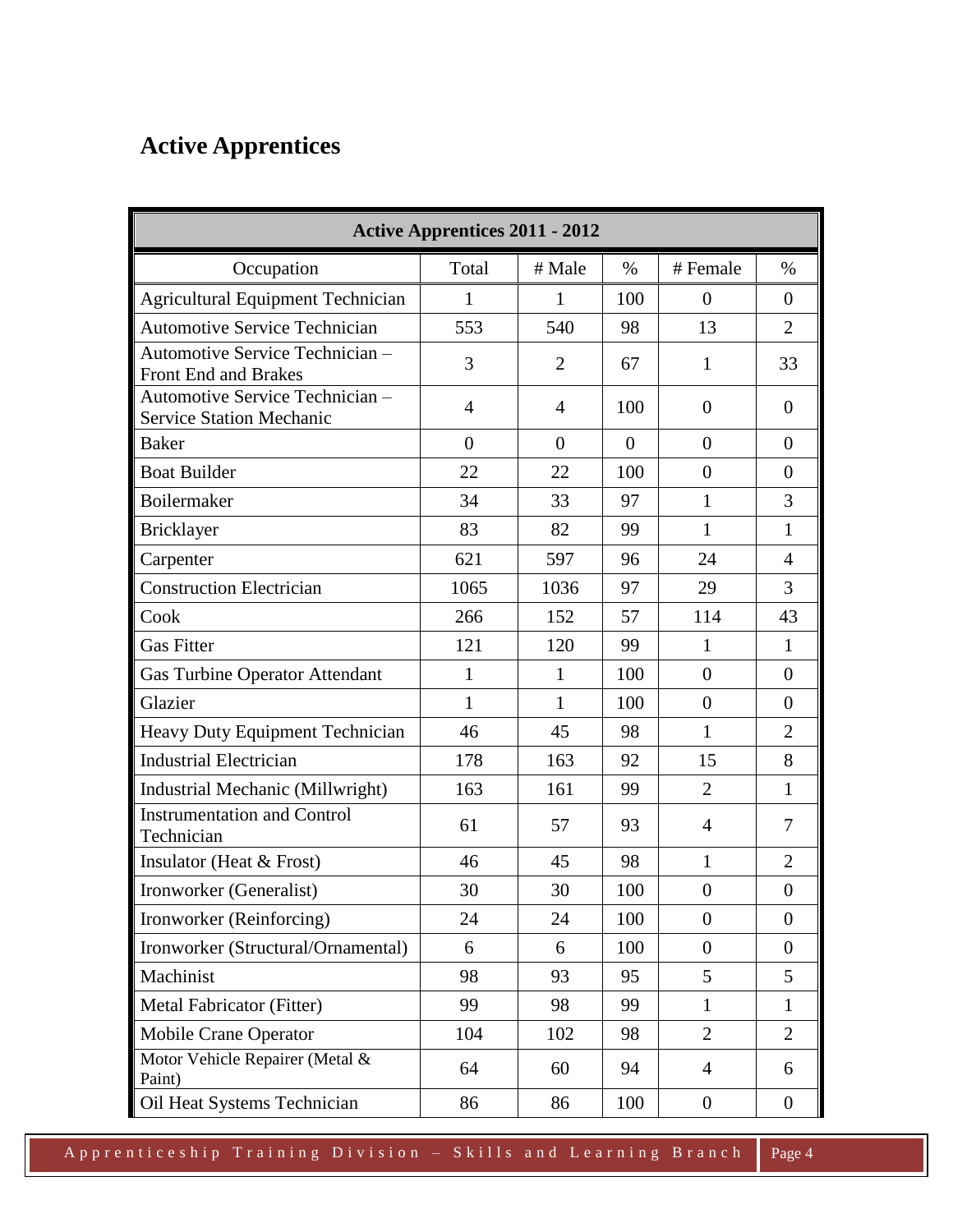| <b>Active Apprentices 2011 - 2012</b>                               |                |                |               |                |          |  |  |
|---------------------------------------------------------------------|----------------|----------------|---------------|----------------|----------|--|--|
| Occupation                                                          | Total          | # Male         | $\frac{0}{0}$ | # Female       | $\%$     |  |  |
| <b>Painter and Decorator</b>                                        | 4              | 3              | 75            | 1              | 25       |  |  |
| Plumber                                                             | 439            | 427            | 97            | 12             | 3        |  |  |
| Power Engineer                                                      | 143            | 138            | 97            | 5              | 3        |  |  |
| Powerline Technician                                                | 67             | 67             | 100           | $\overline{0}$ | $\theta$ |  |  |
| Refrigeration and Air Conditioning<br>Mechanic                      | 123            | 122            | 99            | 1              | 1        |  |  |
| Refrigeration Plant Operator -<br>Power Engineer                    | 14             | 13             | 93            | $\mathbf{1}$   | 7        |  |  |
| <b>Restoration Stone Mason</b>                                      | $\overline{2}$ | $\overline{2}$ | 100           | $\overline{0}$ | 0        |  |  |
| Restricted – Automotive Service<br><b>Technician (Transmission)</b> | 1              | 1              | 100           | $\theta$       | $\Omega$ |  |  |
| Roofer                                                              | 8              | 8              | 100           | $\theta$       | $\Omega$ |  |  |
| <b>Sheet Metal Worker</b>                                           | 145            | 140            | 97            | 5              | 3        |  |  |
| Sprinkler System Installer                                          | 61             | 61             | 100           | $\theta$       | $\theta$ |  |  |
| Steamfitter - Pipefitter                                            | 481            | 468            | 97            | 13             | 3        |  |  |
| <b>Truck and Transport Mechanic</b>                                 | 251            | 249            | 99            | $\overline{2}$ | 1        |  |  |
| Welder                                                              | 134            | 126            | 94            | 8              | 6        |  |  |
| <b>Total</b>                                                        | 5653           | 5386           | 95            | 267            | 5        |  |  |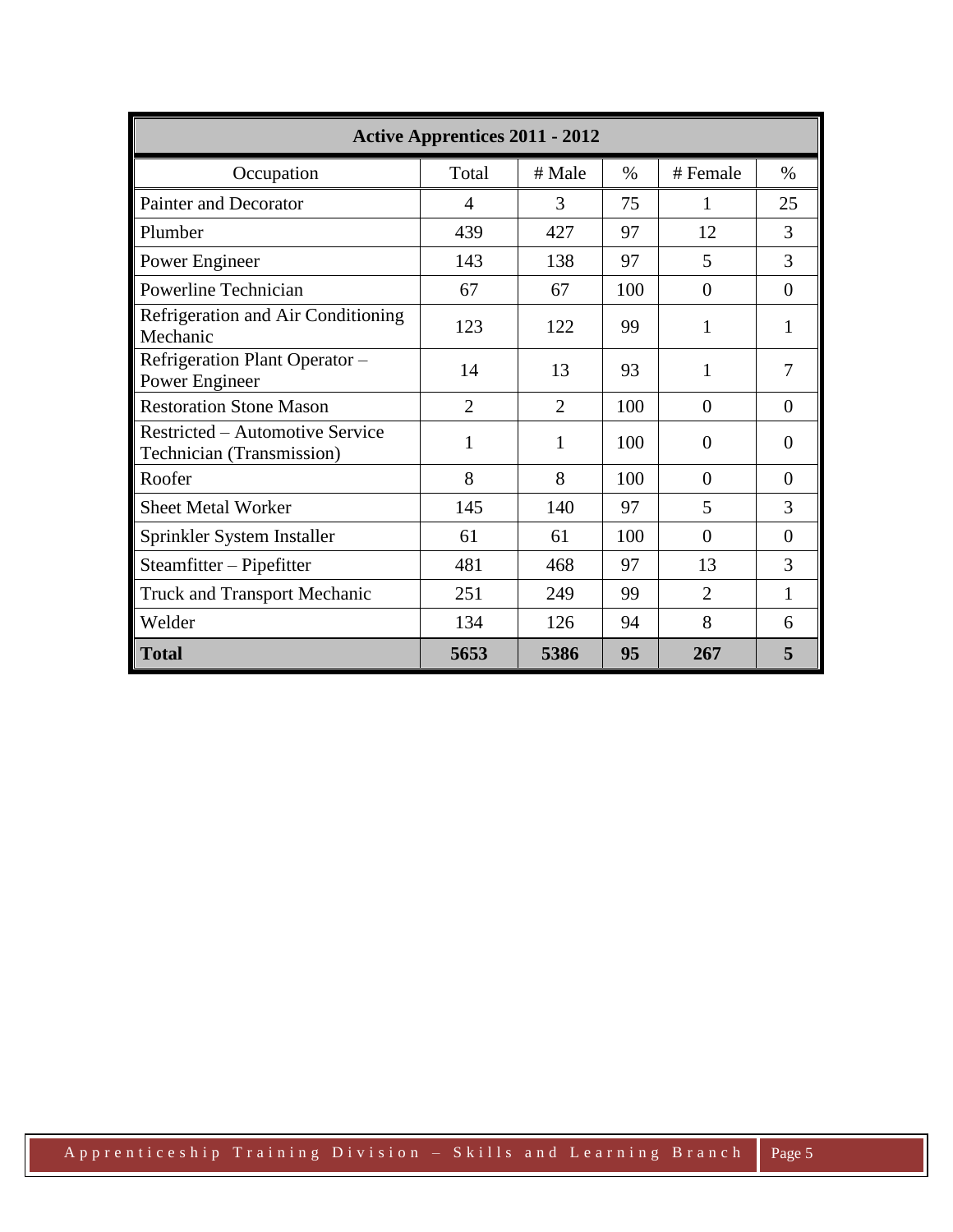### **New Registrations – Apprentices**

**Note**: All data presented is for the 2011 – 2012 reporting year unless otherwise stated.

In 2011 – 2012, 1387 new apprentices were registered, of which, 1314 were male and 73 were female.

| New Registrations 2011 - 2012                                      |                  |                |                  |                  |  |  |
|--------------------------------------------------------------------|------------------|----------------|------------------|------------------|--|--|
| Trade                                                              | Actual           | $\%$           | Male             | Female           |  |  |
| <b>Automotive Service Technician</b>                               | 164              | 11.8           | 160              | $\overline{4}$   |  |  |
| Automotive Service Technician -<br>Front End and Brakes            | $\boldsymbol{0}$ | $\overline{0}$ | $\boldsymbol{0}$ | $\Omega$         |  |  |
| Automotive Service Technician -<br><b>Service Station Mechanic</b> | 8                | .6             | 8                | $\overline{0}$   |  |  |
| Automotive Service Technician -<br>Transmissions                   | $\mathbf{1}$     | 0.1            | $\mathbf{1}$     | $\overline{0}$   |  |  |
| <b>Baker</b>                                                       | $\overline{0}$   | $\Omega$       | $\overline{0}$   | $\overline{0}$   |  |  |
| <b>Boat Builder</b>                                                | 6                | 0.4            | 6                | $\Omega$         |  |  |
| Boilermaker                                                        | 10               | 0.7            | 10               | $\boldsymbol{0}$ |  |  |
| Bricklayer                                                         | 18               | 1.3            | 17               | $\mathbf{1}$     |  |  |
| Carpenter                                                          | 151              | 10.9           | 142              | 9                |  |  |
| <b>Construction Electrician</b>                                    | 217              | 15.6           | 209              | 8                |  |  |
| Cook                                                               | 77               | 5.6            | 50               | 27               |  |  |
| <b>Gas Fitter</b>                                                  | 35               | 2.5            | 34               | $\mathbf{1}$     |  |  |
| Glazier                                                            | $\mathbf{1}$     | 0.1            | $\mathbf{1}$     | $\theta$         |  |  |
| Heavy Duty Equipment Technician                                    | 16               | 1.2            | 16               | $\overline{0}$   |  |  |
| <b>Industrial Electrician</b>                                      | 37               | 2.7            | 33               | $\overline{4}$   |  |  |
| Industrial Mechanic (Millwright)                                   | 33               | 2.4            | 33               | $\theta$         |  |  |
| <b>Instrumentation and Control</b><br>Technician                   | 16               | 1.2            | 16               | $\overline{0}$   |  |  |
| Insulator (Heat & Frost)                                           | 23               | 1.7            | 22               | $\mathbf{1}$     |  |  |
| Ironworker (Generalist)                                            | $\mathbf{1}$     | 0.1            | $\mathbf{1}$     | $\theta$         |  |  |
| Ironworker (Reinforcing)                                           | 24               | 1.7            | 24               | $\overline{0}$   |  |  |
| Ironworker (Structural/Ornamental)                                 | 5                | 0.4            | $5\overline{)}$  | $\overline{0}$   |  |  |
| Machinist                                                          | 15               | 1.1            | 13               | $\overline{2}$   |  |  |
| Metal Fabricator (Fitter)                                          | 38               | 2.7            | 38               | $\overline{0}$   |  |  |

A p p r e n t i c e s h i p T r a i n i n g D i v i s i o n – S k i l l s a n d L e a r n i n g B r a n c h Page 6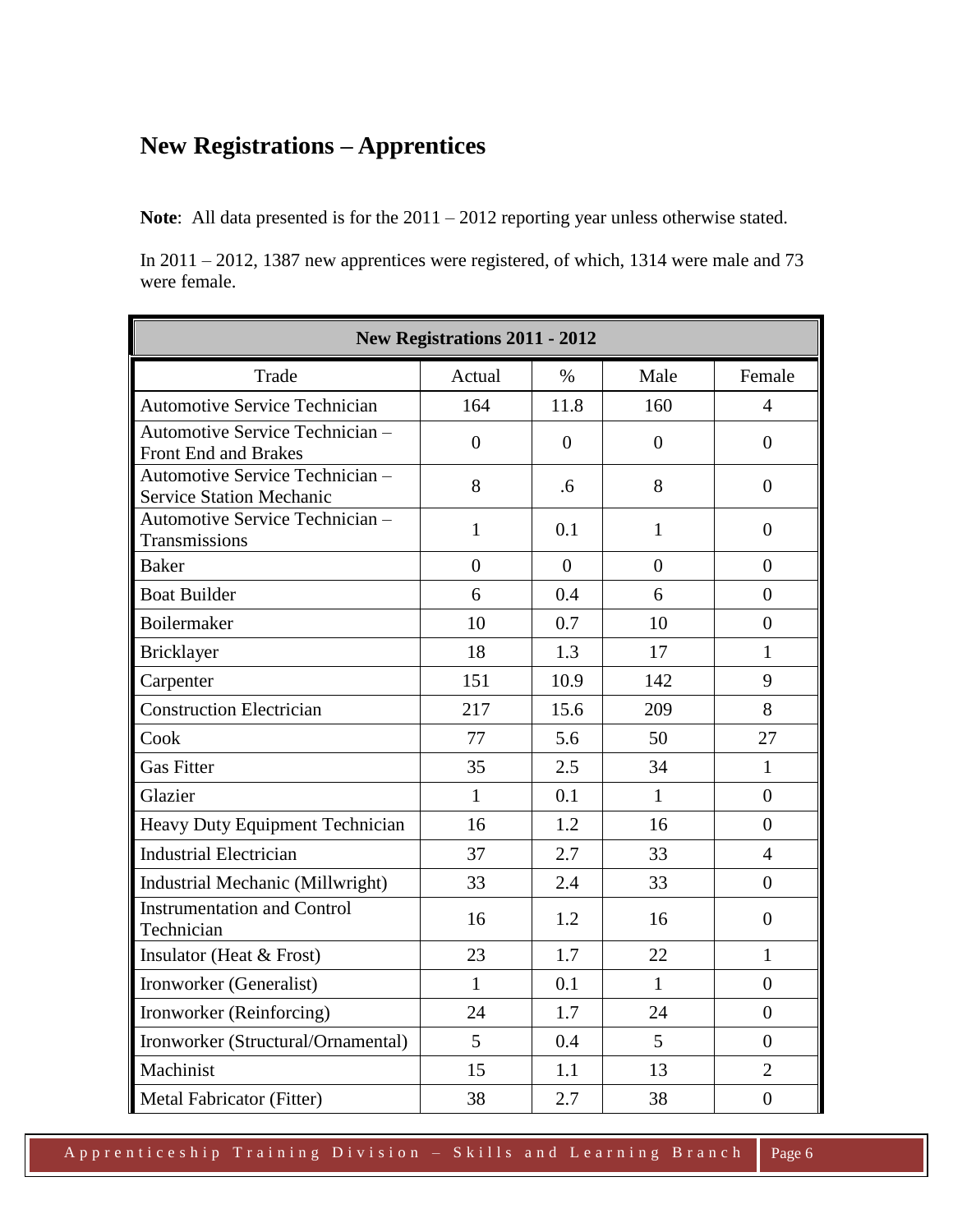| <b>New Registrations 2011 - 2012</b>                    |                |                |                |                |  |  |  |
|---------------------------------------------------------|----------------|----------------|----------------|----------------|--|--|--|
| Trade                                                   | Actual         | $\%$           | Male           | Female         |  |  |  |
| Mobile Crane Operator                                   | 9              | 0.6            | 9              | $\overline{0}$ |  |  |  |
| Motor Vehicle Repairer (Metal &<br>Paint)               | 18             | 1.3            | 17             | 1              |  |  |  |
| Oil Heat Systems Technician                             | 28             | $\overline{2}$ | 28             | $\overline{0}$ |  |  |  |
| Plumber                                                 | 88             | 6.3            | 85             | 3              |  |  |  |
| Power Engineer                                          | 27             | 1.9            | 26             | 1              |  |  |  |
| Power Engineer - Refrigeration<br><b>Plant Operator</b> | 3              | 0.2            | 3              | $\theta$       |  |  |  |
| Powerline Technician (Lineman)                          | $\overline{2}$ | 0.1            | $\overline{2}$ | $\theta$       |  |  |  |
| Refrigeration and Air Conditioning<br>Mechanic          | 37             | 2.7            | 37             | $\theta$       |  |  |  |
| Roofer                                                  | 8              | 0.6            | 8              | $\Omega$       |  |  |  |
| Sheet Metal Worker                                      | 23             | 1.7            | 22             | 1              |  |  |  |
| Sprinkler System Installer                              | 11             | 0.8            | 11             | $\Omega$       |  |  |  |
| Steamfitter – Pipefitter                                | 106            | 7.6            | 102            | 4              |  |  |  |
| <b>Truck and Transport Mechanic</b>                     | 73             | 5.3            | 71             | $\overline{2}$ |  |  |  |
| Welder                                                  | 58             | 4.2            | 54             | $\overline{4}$ |  |  |  |
| <b>Total</b>                                            | 1387           | 100            | 1314           | 73             |  |  |  |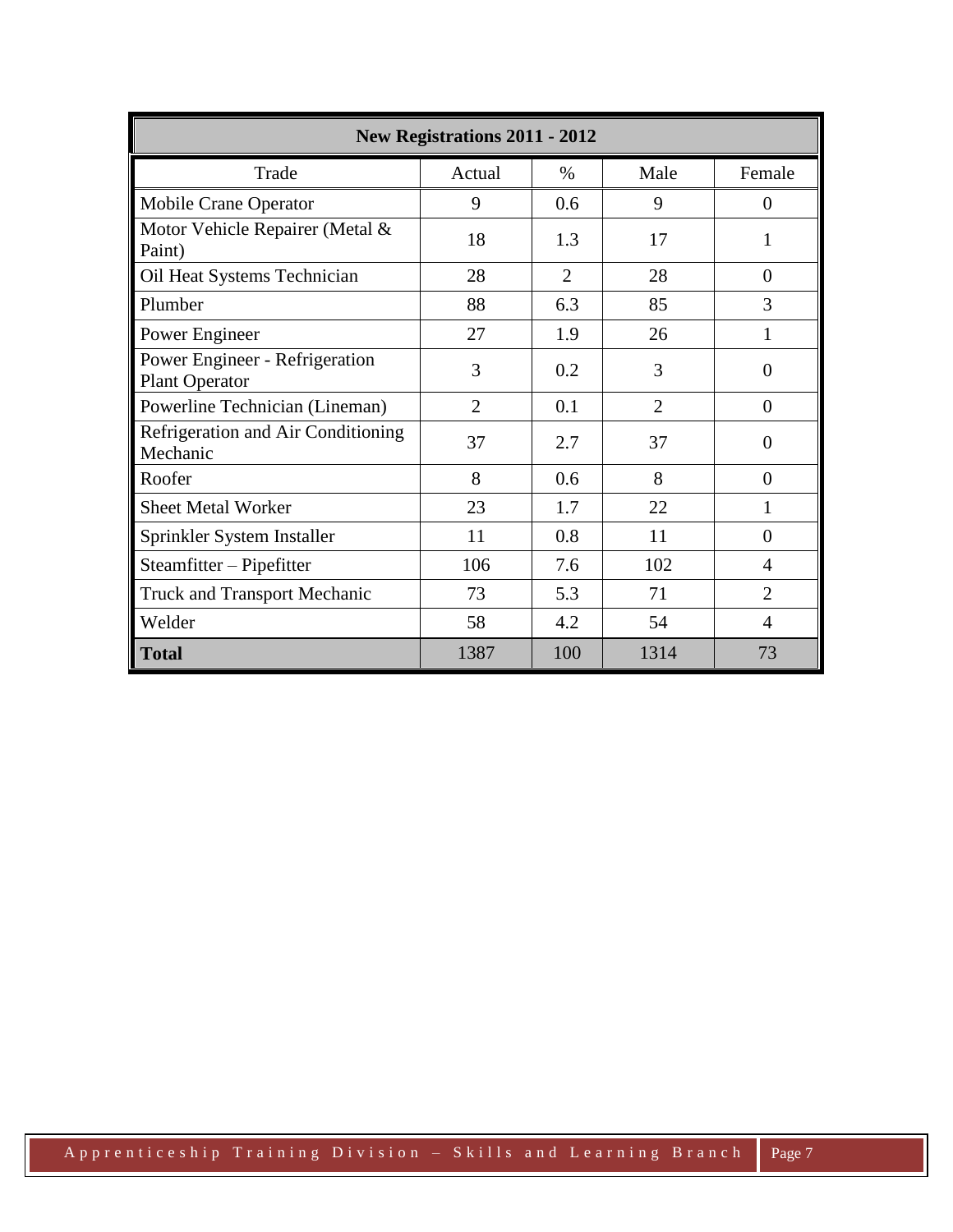## **New Registrations – Youth Apprentices**

**Note**: All data presented is for the 2011 – 2012 reporting year unless otherwise stated.

In 2011 – 2012, 32 new youth apprentices were registered, of which, 32 were male and 0 were female.

| <b>New Registrations 2011 - 2012</b>                               |                |                |                |                  |  |  |
|--------------------------------------------------------------------|----------------|----------------|----------------|------------------|--|--|
| Trade                                                              | Actual         | $\%$           | Male           | Female           |  |  |
| <b>Automotive Service Technician</b>                               | 3              | 9.4            | 3              | $\theta$         |  |  |
| Automotive Service Technician-<br>Front End and Brakes             | $\overline{0}$ | $\overline{0}$ | $\overline{0}$ | $\overline{0}$   |  |  |
| Automotive Service Technician -<br><b>Service Station Mechanic</b> | $\overline{0}$ | $\overline{0}$ | $\overline{0}$ | $\overline{0}$   |  |  |
| Automotive Service Technician -<br>Transmissions                   | $\overline{0}$ | $\overline{0}$ | $\overline{0}$ | $\boldsymbol{0}$ |  |  |
| <b>Baker</b>                                                       | $\theta$       | $\Omega$       | $\theta$       | $\overline{0}$   |  |  |
| <b>Boat Builder</b>                                                | $\overline{0}$ | $\overline{0}$ | $\overline{0}$ | $\overline{0}$   |  |  |
| Boilermaker                                                        | $\overline{0}$ | $\Omega$       | $\overline{0}$ | $\theta$         |  |  |
| Bricklayer                                                         | $\overline{0}$ | $\theta$       | $\theta$       | $\overline{0}$   |  |  |
| Carpenter                                                          | $\overline{4}$ | 12.5           | 4              | $\theta$         |  |  |
| <b>Construction Electrician</b>                                    | 12             | 37.5           | 12             | $\theta$         |  |  |
| Cook                                                               | $\mathbf{1}$   | 3.1            | $\mathbf{1}$   | $\boldsymbol{0}$ |  |  |
| <b>Gas Fitter</b>                                                  | $\overline{0}$ | $\overline{0}$ | $\overline{0}$ | 0                |  |  |
| Glazier                                                            | $\theta$       | $\theta$       | $\theta$       | $\theta$         |  |  |
| Heavy Duty Equipment Technician                                    | $\mathbf{1}$   | 3.1            | 1              | $\overline{0}$   |  |  |
| <b>Industrial Electrician</b>                                      | $\overline{0}$ | $\overline{0}$ | $\overline{0}$ | $\overline{0}$   |  |  |
| Industrial Mechanic (Millwright)                                   | $\theta$       | $\theta$       | $\theta$       | $\theta$         |  |  |
| <b>Instrumentation and Control</b><br>Technician                   | $\overline{0}$ | 0              | $\Omega$       | $\Omega$         |  |  |
| Insulator (Heat & Frost)                                           | $\overline{0}$ | $\theta$       | $\theta$       | $\boldsymbol{0}$ |  |  |
| Ironworker (Generalist)                                            | $\theta$       | $\Omega$       | $\theta$       | $\overline{0}$   |  |  |
| Ironworker (Reinforcing)                                           | $\mathbf{1}$   | 3.1            | 1              | $\overline{0}$   |  |  |
| Ironworker (Structural/Ornamental)                                 | $\overline{0}$ | $\overline{0}$ | $\overline{0}$ | $\overline{0}$   |  |  |
| Machinist                                                          | $\overline{0}$ | $\overline{0}$ | $\overline{0}$ | $\boldsymbol{0}$ |  |  |
| Metal Fabricator (Fitter)                                          | $\overline{0}$ | $\overline{0}$ | $\overline{0}$ | 0                |  |  |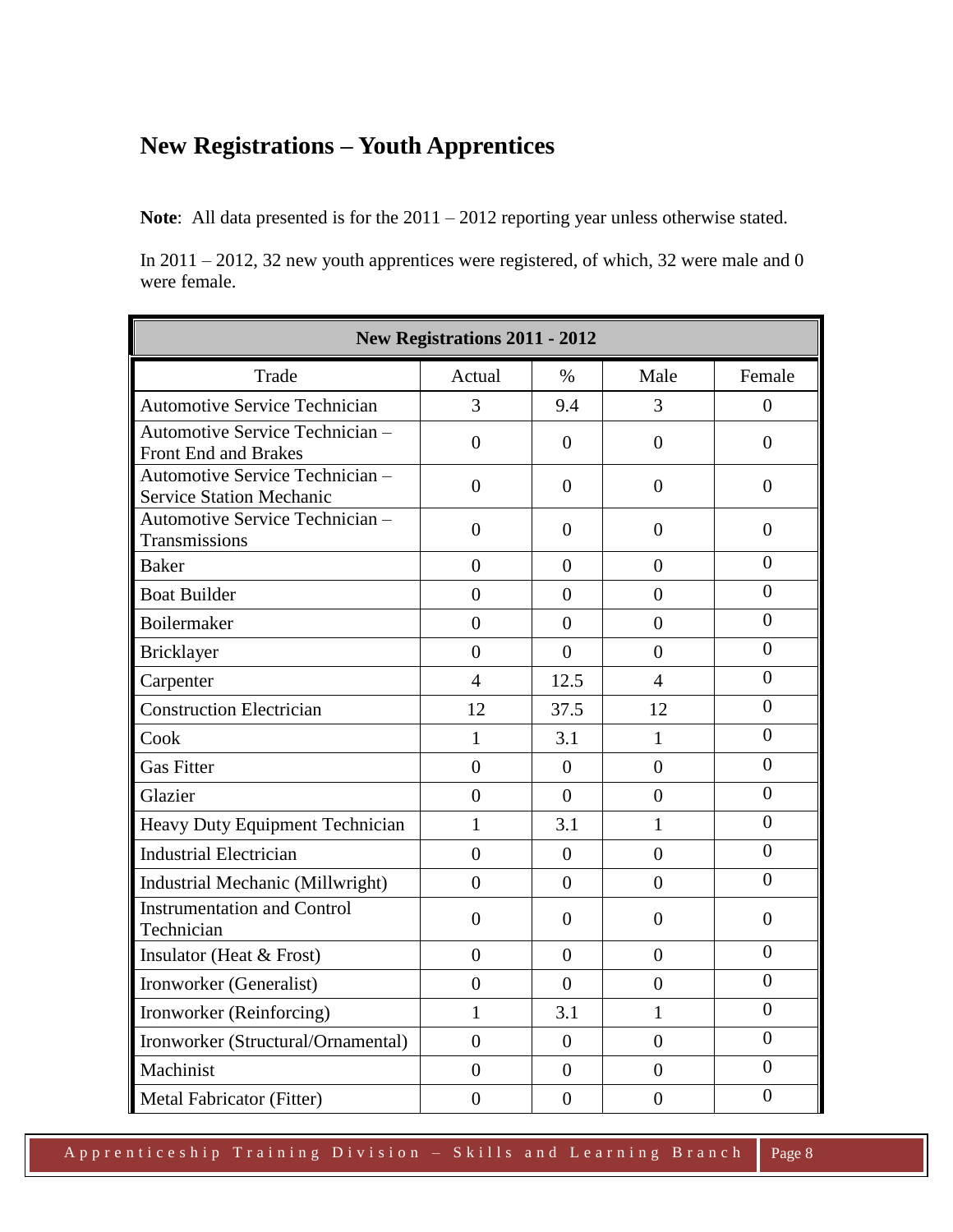| <b>New Registrations 2011 - 2012</b>                    |                |                |                             |                |  |  |  |
|---------------------------------------------------------|----------------|----------------|-----------------------------|----------------|--|--|--|
| Trade                                                   | Actual         | $\%$           | Male                        | Female         |  |  |  |
| Mobile Crane Operator                                   | 1              | 3.1            | T                           | $\overline{0}$ |  |  |  |
| Motor Vehicle Repairer (Metal &<br>Paint)               | $\overline{2}$ | 6.3            | $\mathcal{D}_{\mathcal{L}}$ | 0              |  |  |  |
| Oil Heat Systems Technician                             | $\overline{0}$ | $\overline{0}$ | $\overline{0}$              | $\overline{0}$ |  |  |  |
| Plumber                                                 | 1              | 3.1            |                             | $\overline{0}$ |  |  |  |
| Power Engineer                                          | $\overline{0}$ | 0              | $\theta$                    | $\overline{0}$ |  |  |  |
| Power Engineer - Refrigeration<br><b>Plant Operator</b> | $\theta$       | 0              | $\Omega$                    | $\Omega$       |  |  |  |
| Powerline Technician (Lineman)                          | $\theta$       | $\theta$       | $\Omega$                    | $\theta$       |  |  |  |
| Refrigeration and Air Conditioning<br>Mechanic          | $\theta$       | 0              | $\Omega$                    | $\Omega$       |  |  |  |
| Roofer                                                  | $\theta$       | $\theta$       | $\Omega$                    | $\Omega$       |  |  |  |
| <b>Sheet Metal Worker</b>                               | 1              | 3.1            |                             | $\Omega$       |  |  |  |
| Sprinkler System Installer                              | 1              | 3.1            |                             | $\Omega$       |  |  |  |
| Steamfitter – Pipefitter                                | 1              | 3.1            | 1                           | $\Omega$       |  |  |  |
| <b>Truck and Transport Mechanic</b>                     | $\overline{2}$ | 6.3            | $\overline{2}$              | $\theta$       |  |  |  |
| Welder                                                  | 1              | 3.1            | 1                           | $\Omega$       |  |  |  |
| <b>Total</b>                                            | 32             | 100            | 32                          | $\Omega$       |  |  |  |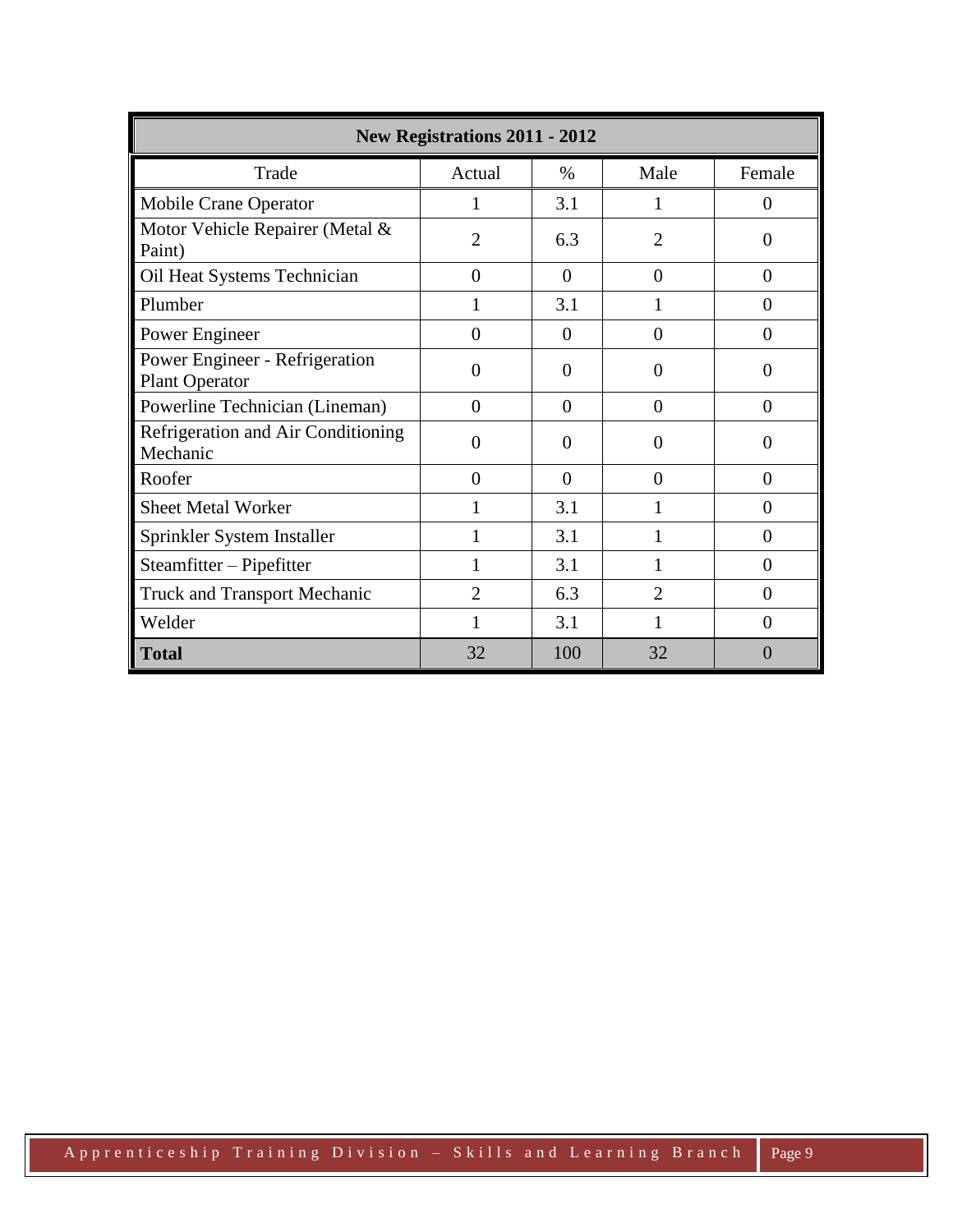## **New Registrations – Apprentices (Average Age)**

| New Registrations (Average Age) – 2011 - 2012                      |                |                |  |  |  |
|--------------------------------------------------------------------|----------------|----------------|--|--|--|
| Occupation                                                         | Total          | Average Age    |  |  |  |
| <b>Automotive Service Technician</b>                               | 164            | 26             |  |  |  |
| Automotive Service Technician -<br>Front End and Brakes            | $\overline{0}$ | $\theta$       |  |  |  |
| Automotive Service Technician -<br><b>Service Station Mechanic</b> | 8              | 26             |  |  |  |
| Automotive Service Technician -<br>Transmissions                   | $\mathbf{1}$   | 26             |  |  |  |
| <b>Baker</b>                                                       | $\overline{0}$ | $\overline{0}$ |  |  |  |
| <b>Boat Builder</b>                                                | 6              | 30.2           |  |  |  |
| Boilermaker                                                        | 10             | 29.1           |  |  |  |
| <b>Bricklayer</b>                                                  | 18             | 28.1           |  |  |  |
| Carpenter                                                          | 151            | 28.7           |  |  |  |
| <b>Construction Electrician</b>                                    | 217            | 27.3           |  |  |  |
| Cook                                                               | 77             | 28.3           |  |  |  |
| <b>Gas Fitter</b>                                                  | 35             | 33.7           |  |  |  |
| Glazier                                                            | $\mathbf{1}$   | 24             |  |  |  |
| Heavy Duty Equipment Technician                                    | 16             | 22.3           |  |  |  |
| <b>Industrial Electrician</b>                                      | 37             | 29.9           |  |  |  |
| Industrial Mechanic (Millwright)                                   | 33             | 29.3           |  |  |  |
| <b>Instrumentation and Control</b><br>Technician                   | 16             | 24.6           |  |  |  |
| Insulator (Heat & Frost)                                           | 23             | 32             |  |  |  |
| Ironworker (Generalist)                                            | 1              | 52             |  |  |  |
| Ironworker (Reinforcing)                                           | 24             | 31.9           |  |  |  |
| Ironworker (Structural/Ornamental)                                 | 5              | 22.6           |  |  |  |
| Machinist                                                          | 15             | 24.2           |  |  |  |
| Metal Fabricator (Fitter)                                          | 38             | 30.4           |  |  |  |
| <b>Mobile Crane Operator</b>                                       | 9              | 34.3           |  |  |  |
| Motor Vehicle Repairer (Metal &                                    | 18             | 30.6           |  |  |  |

The average age of the 1387 apprentices who registered last year is 28.1 years.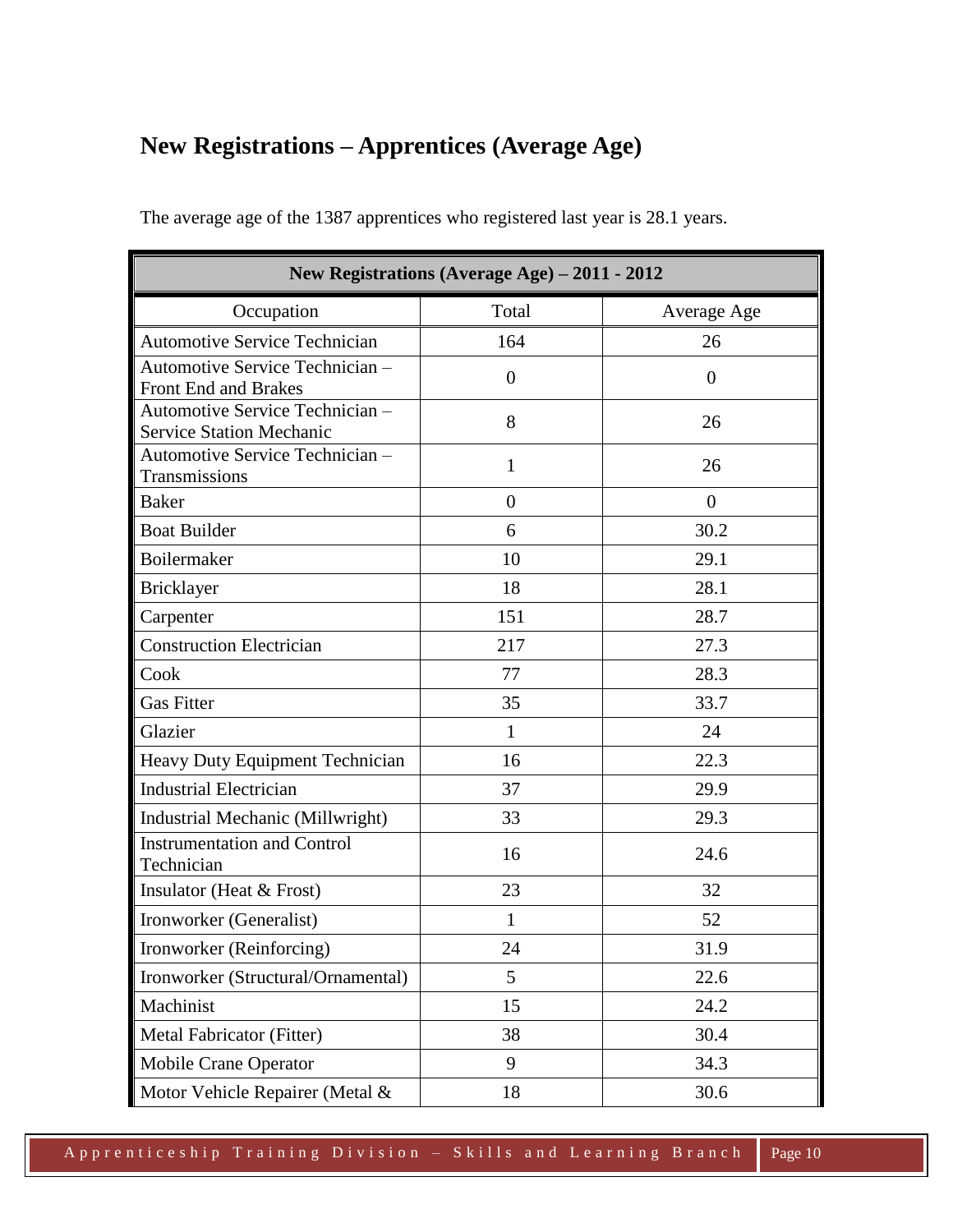| New Registrations (Average Age) – 2011 - 2012           |                |             |  |  |  |  |
|---------------------------------------------------------|----------------|-------------|--|--|--|--|
| Occupation                                              | Total          | Average Age |  |  |  |  |
| Paint)                                                  |                |             |  |  |  |  |
| Oil Heat Systems Technician                             | 28             | 34.6        |  |  |  |  |
| Plumber                                                 | 88             | 27.2        |  |  |  |  |
| Power Engineer                                          | 27             | 30.6        |  |  |  |  |
| Power Engineer - Refrigeration<br><b>Plant Operator</b> | 3              | 39.3        |  |  |  |  |
| Powerline Technician (Lineman)                          | $\overline{2}$ | 25.5        |  |  |  |  |
| Refrigeration and Air Conditioning<br>Mechanic          | 37             | 25.8        |  |  |  |  |
| Roofer                                                  | 8              | 31.1        |  |  |  |  |
| <b>Sheet Metal Worker</b>                               | 23             | 27.2        |  |  |  |  |
| Sprinkler System Installer                              | 11             | 29.5        |  |  |  |  |
| Steamfitter – Pipefitter                                | 106            | 29.3        |  |  |  |  |
| <b>Truck and Transport Mechanic</b>                     | 73             | 26          |  |  |  |  |
| Welder                                                  | 58             | 25.4        |  |  |  |  |
| <b>Total</b>                                            | 1387           | 28.1        |  |  |  |  |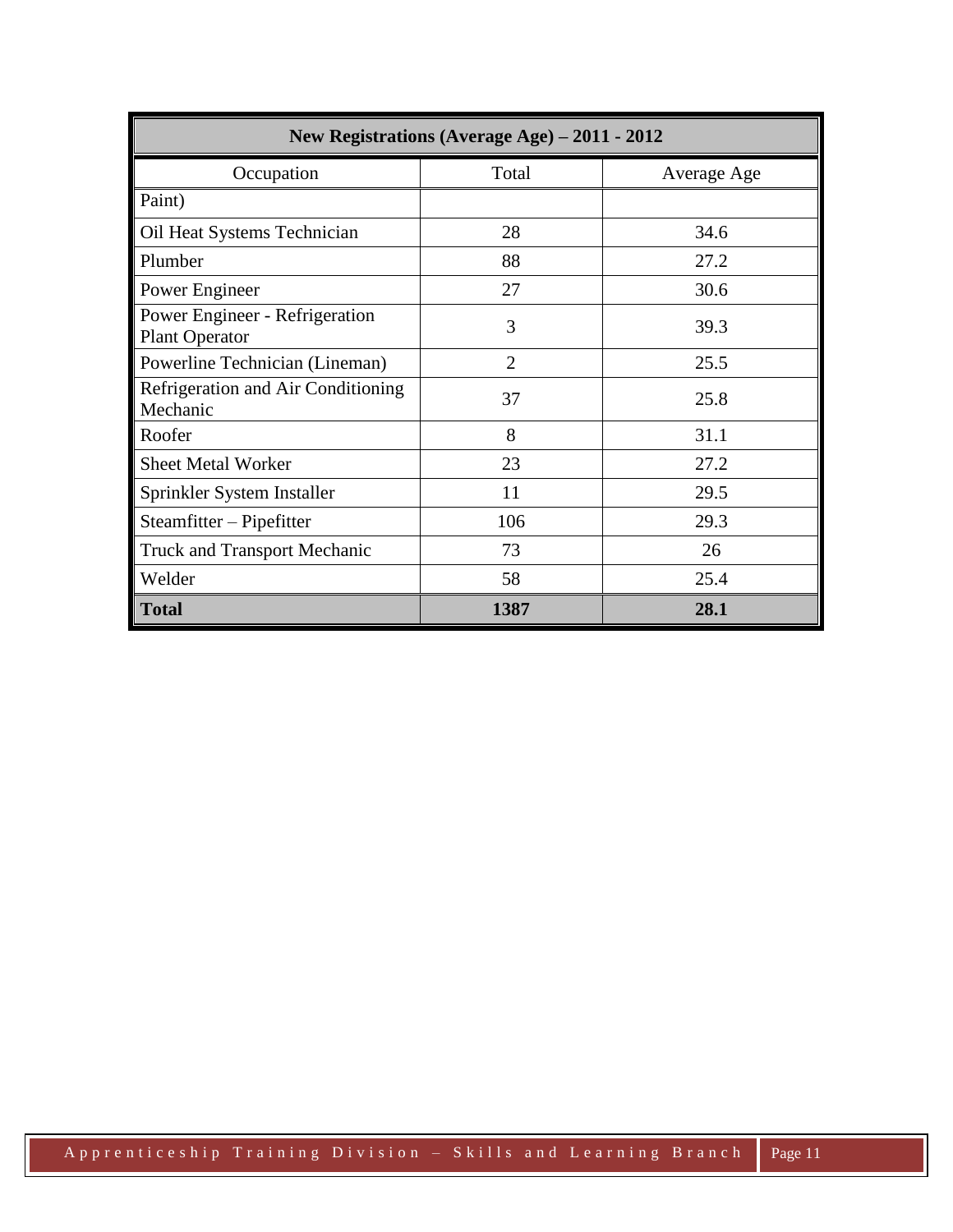### **Cancellations**

In 2011 – 2012, 500 apprentices were cancelled from the Apprenticeship Program for various reasons.

| <b>Cancellations 2011 - 2012</b>                  |          |            |  |  |  |  |
|---------------------------------------------------|----------|------------|--|--|--|--|
| <b>Reason For Cancellation</b>                    | Number   | %          |  |  |  |  |
| At Own Request                                    | 44       | 8.8        |  |  |  |  |
| Deceased                                          | 5        | 1.0        |  |  |  |  |
| <b>Employer Termination of Agreement Progress</b> | 69       | 13.8       |  |  |  |  |
| <b>Excessive Time in Trade</b>                    | 10       | 2.0        |  |  |  |  |
| <b>Inactive Status Expired</b>                    | 45       | 9.0        |  |  |  |  |
| <b>Insufficient Practical Progress</b>            |          | 0.2        |  |  |  |  |
| <b>Insufficient Theory Progress</b>               | 80       | 16.0       |  |  |  |  |
| Left the Employer                                 | 16       | 3.2        |  |  |  |  |
| Left the Province                                 | 36       | 4.93       |  |  |  |  |
| <b>Medical Reasons</b>                            | 1        | 0.2        |  |  |  |  |
| Not Trade Employed                                | 86       | 17.2       |  |  |  |  |
| To write Certificate of Qualification Exam        | 19       | 3.8        |  |  |  |  |
| <b>Transfer of Apprenticeship</b>                 | 35       | 7.0        |  |  |  |  |
| Unable to Locate                                  | 53       | 10.6       |  |  |  |  |
| Other                                             | $\Omega$ | $\Omega$   |  |  |  |  |
| <b>Total</b>                                      | 500      | <b>100</b> |  |  |  |  |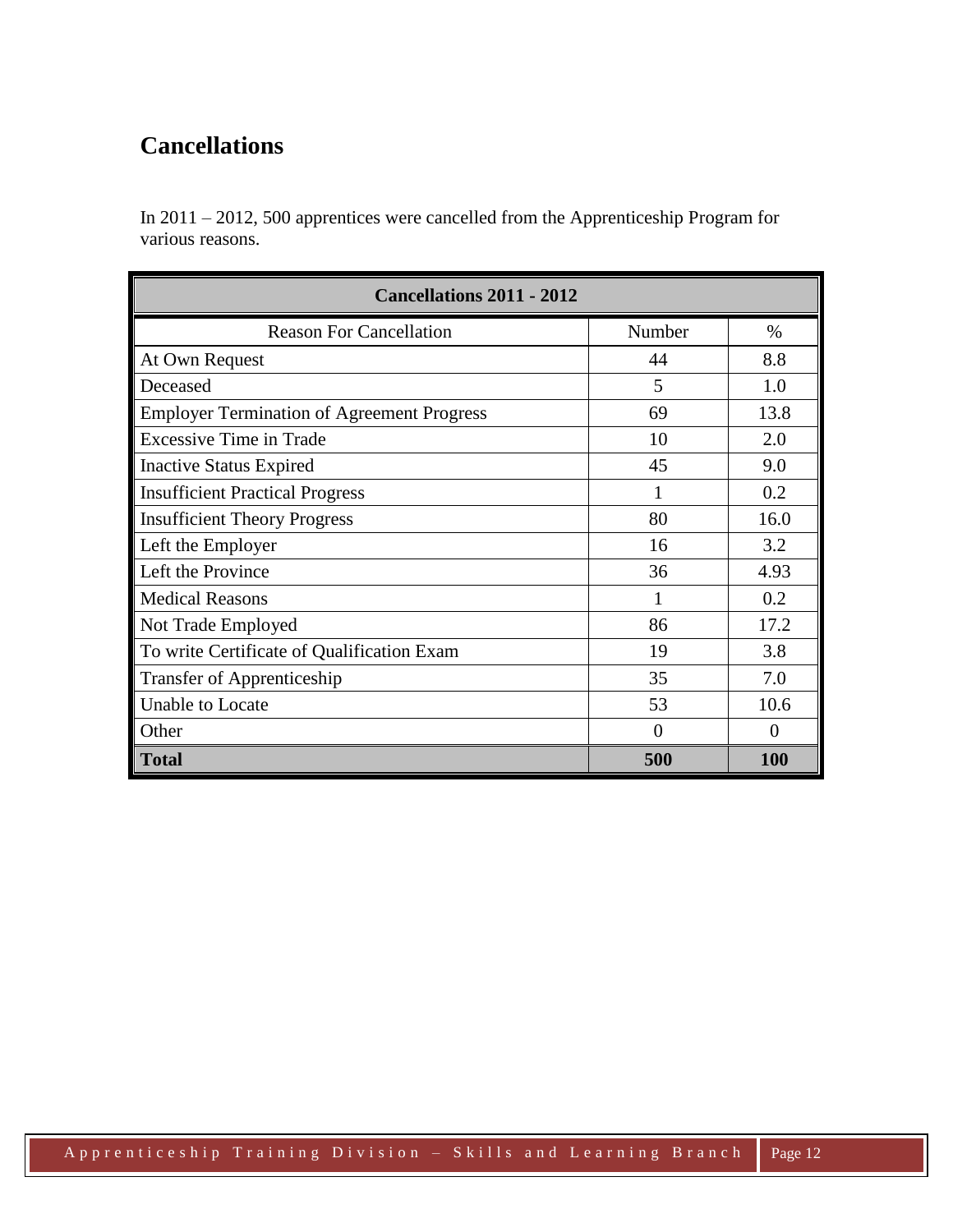### **Certificates of Qualification Issued**

Certificates of Qualification are issued to apprentices who have successfully completed an apprenticeship program and to trade qualifiers who have met all the requirements of a trade and have passed the certification examination.

In  $2011 - 2012$ , 964 Certificates of Qualification (C of Q) were issued. Of these, 652 were issued to completed apprentices, 245 were issued to trade qualifiers and 59 were issued to equivalent standards. The remaining certificates were issued to Certificate of Qualification holders from other jurisdictions who qualified for Nova Scotia certification.

| <b>Certificates of Qualification Issued</b>               |                  |                  |                  |                 |                  |                  |                                    |
|-----------------------------------------------------------|------------------|------------------|------------------|-----------------|------------------|------------------|------------------------------------|
| Certificates Issued                                       | $2006 -$<br>2007 | $2007 -$<br>2008 | $2008 -$<br>2009 | $2009-$<br>2010 | $2010 -$<br>2011 | $2011 -$<br>2012 | Change<br>from<br>Previous<br>Year |
| Completed<br>Apprentices                                  | 475              | 454              | 474              | 545             | 499              | 652              | $+152$                             |
| <b>Trade Qualifiers</b>                                   | 242              | 355              | 341              | 356             | 310              | 245              | $-65$                              |
| <b>Equivalent Standards</b>                               | N/A              | N/A              | N/A              | N/A             | 27               | 59               | $+32$                              |
| <b>Certificate Holders</b><br>from Other<br>Jurisdictions | 28               | 31               | 39               | 88              | 31               | 8                | $-23$                              |
| <b>Total</b>                                              | 745              | 838              | 854              | 989             | 867              | 964              | $+97$                              |



Since 1937, approximately 58,500 Certificates of Qualification have been issued in the Province of Nova Scotia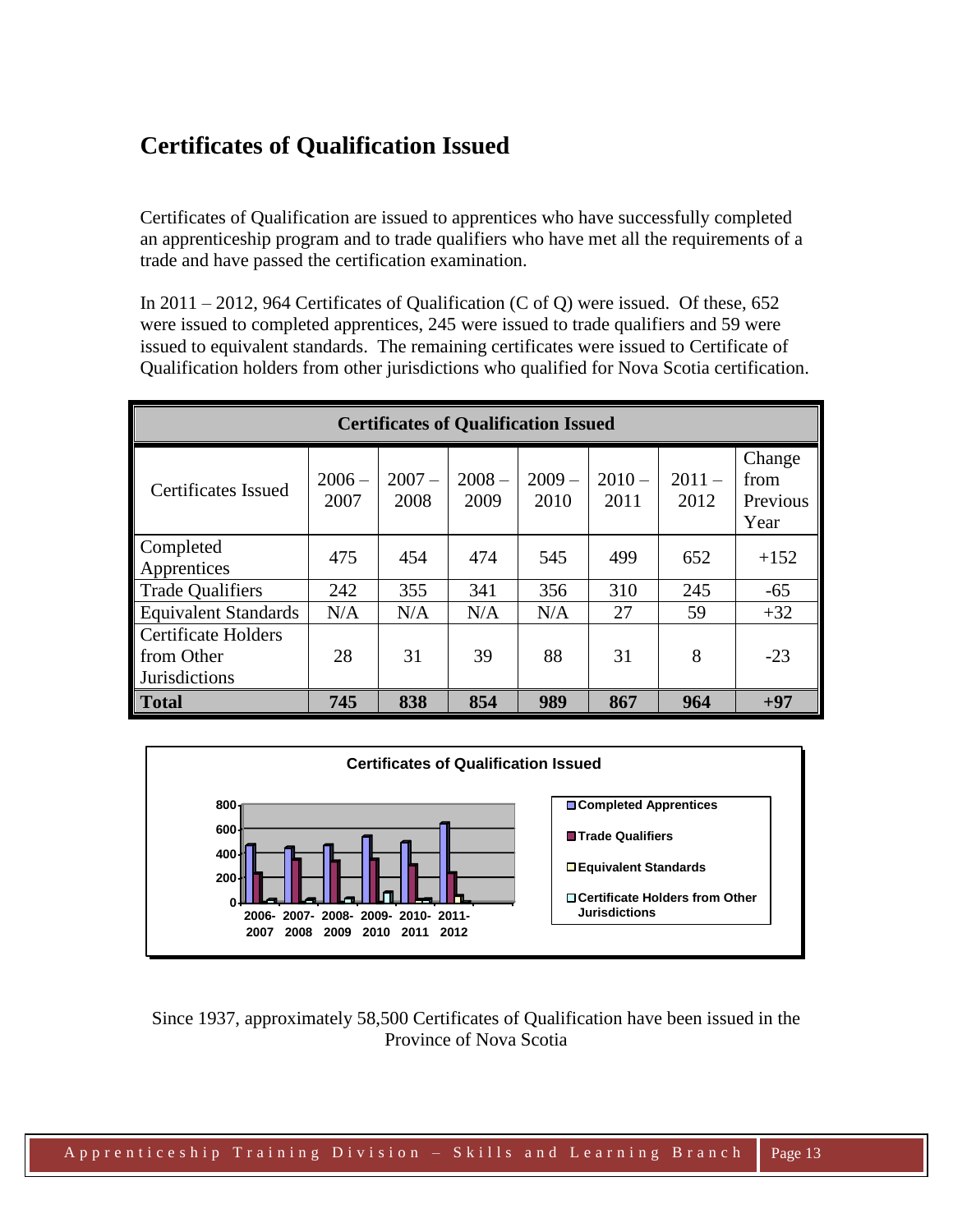#### **Technical Training**

In 2011 – 2012, 1487 apprentices attended technical training at the Nova Scotia Community College. In addition, 540 apprentices registered for technical training on the Internet through the Virtual Campus and 41 apprentices accessed training through their labour organization.

| <b>Technical Training</b>       |                  |                  |                  |                  |                  |                  |                                    |  |  |  |
|---------------------------------|------------------|------------------|------------------|------------------|------------------|------------------|------------------------------------|--|--|--|
| Facility                        | $2006 -$<br>2007 | $2007 -$<br>2008 | $2008 -$<br>2009 | $2009 -$<br>2010 | $2010 -$<br>2011 | $2011 -$<br>2012 | Change<br>from<br>Previous<br>Year |  |  |  |
| <b>UCCB</b>                     | N/A              | N/A              | N/A              | N/A              | N/A              | N/A              | N/A                                |  |  |  |
| <b>NSCC</b>                     | 1876             | 2112             | 2199             | 1955             | 2145             | 1829             | $-658$                             |  |  |  |
| Labour<br><b>Organizations</b>  | 19               | 7                | 22               | 24               | 59               | 48               | $-18$                              |  |  |  |
| <b>Virtual Campus</b><br>(NSCC) | 380*             | 421              | 432              | 508              | 538              | 540              | $+2$                               |  |  |  |
| <b>Total</b>                    | 2275             | 2540             | 2653             | 2487             | 2742             | 2417             | $-325$                             |  |  |  |

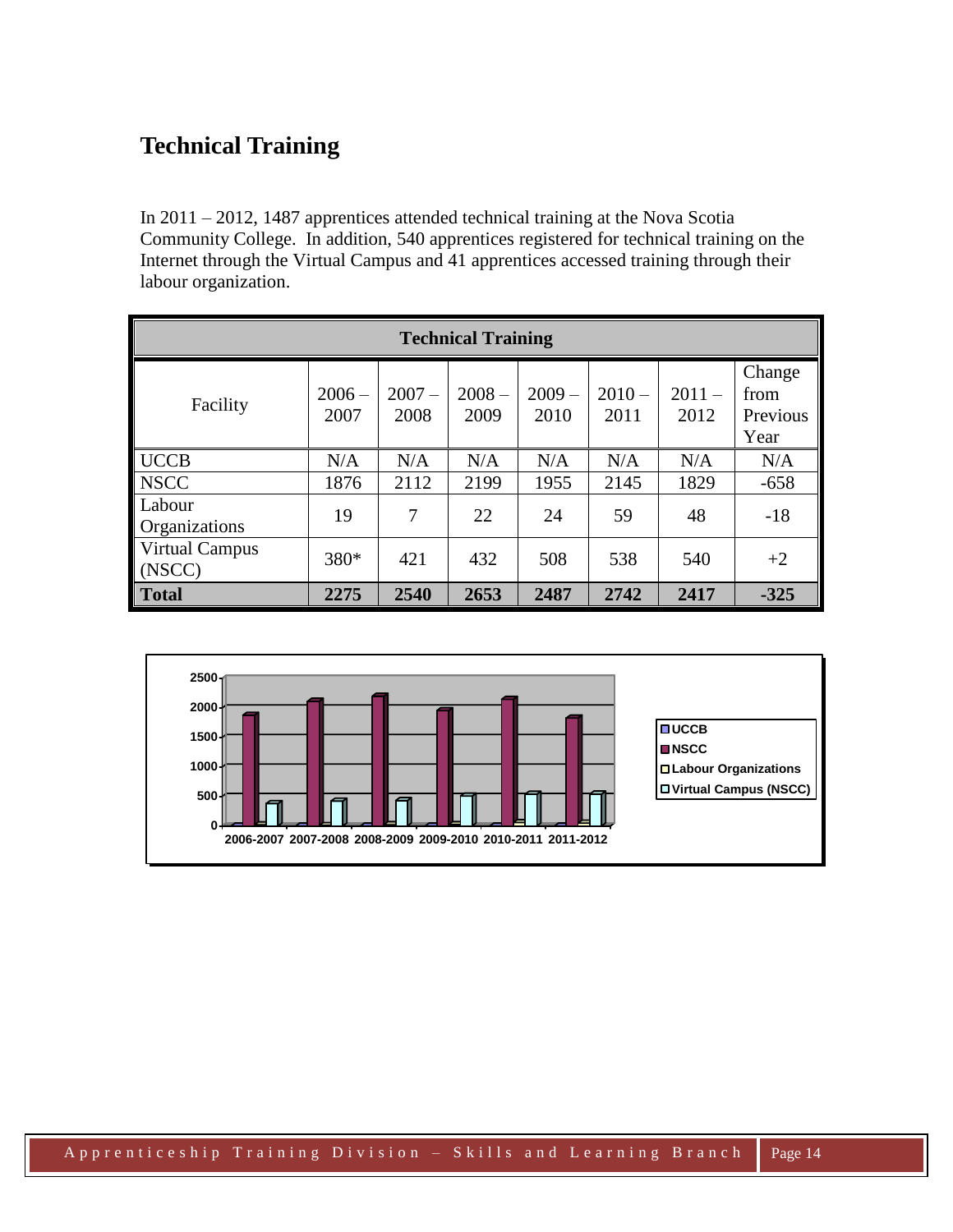# **Completions (Graduates)**

| <b>Completions (Graduates) of the Program 2011 - 2012</b>                      |                  |                |                  |  |  |  |  |
|--------------------------------------------------------------------------------|------------------|----------------|------------------|--|--|--|--|
| Trade                                                                          | Graduates        | Male           | Female           |  |  |  |  |
| <b>Agricultural Equipment Technician</b>                                       | $\overline{0}$   | $\overline{0}$ | $\theta$         |  |  |  |  |
| <b>Automotive Service Technician</b>                                           | 99               | 98             | 1                |  |  |  |  |
| Automotive Service Technician - Service<br><b>Station Mechanic</b>             | 23               | 23             | $\theta$         |  |  |  |  |
| Automotive Service Technician-<br>Transmissions                                | 1                | 1              | $\theta$         |  |  |  |  |
| <b>Boat Builder</b>                                                            | $\overline{2}$   | $\overline{2}$ | $\overline{0}$   |  |  |  |  |
| Boilermaker                                                                    | 21               | 20             | 1                |  |  |  |  |
| Bricklayer                                                                     | 3                | 3              | $\theta$         |  |  |  |  |
| Carpenter                                                                      | 53               | 53             | $\theta$         |  |  |  |  |
| <b>Construction Electrician</b>                                                | 134              | 133            | $\mathbf{1}$     |  |  |  |  |
| Cook                                                                           | 18               | 13             | 5                |  |  |  |  |
| Gas Fitter (Level 1)                                                           | 1                | $\mathbf{1}$   | $\overline{0}$   |  |  |  |  |
| Gas Fitter (Level 2)                                                           | $\overline{4}$   | $\overline{4}$ | $\overline{0}$   |  |  |  |  |
| Gas Fitter (Level 3)                                                           | 18               | 18             | $\overline{0}$   |  |  |  |  |
| Heavy Duty Equipment Technician                                                | 3                | 3              | $\overline{0}$   |  |  |  |  |
| <b>Industrial Electrician</b>                                                  | 11               | 11             | $\boldsymbol{0}$ |  |  |  |  |
| Industrial Mechanic (Millwright)                                               | 24               | 24             | $\overline{0}$   |  |  |  |  |
| <b>Instrumentation and Control Technician</b>                                  | 9                | 9              | $\overline{0}$   |  |  |  |  |
| Ironworker (Generalist)                                                        | 10               | 10             | $\overline{0}$   |  |  |  |  |
| Ironworker (Reinforcing)                                                       | $\overline{0}$   | $\overline{0}$ | $\boldsymbol{0}$ |  |  |  |  |
| Ironworker (Structural/Ornamental)                                             | $\overline{0}$   | $\theta$       | $\boldsymbol{0}$ |  |  |  |  |
| Machinist                                                                      | $\overline{2}$   | $\overline{2}$ | $\theta$         |  |  |  |  |
| Metal Fabricator (Fitter)                                                      | 11               | 11             | $\overline{0}$   |  |  |  |  |
| Mobile Crane Operator                                                          | 3                | 3              | $\mathbf{0}$     |  |  |  |  |
| Motor Vehicle Repairer (Metal & Paint)                                         | $\overline{0}$   | $\mathbf{0}$   | $\mathbf{0}$     |  |  |  |  |
| Oil Heat Systems Technician                                                    | 14               | 14             | $\mathbf{0}$     |  |  |  |  |
| Plumber                                                                        | 52               | 51             | $\mathbf{1}$     |  |  |  |  |
| <b>Power Engineer (Refrigeration Plant Operator</b><br>(2 <sup>nd</sup> Class) | $\overline{0}$   | $\overline{0}$ | $\mathbf{0}$     |  |  |  |  |
| Power Engineer $(2nd Class)$                                                   | $\boldsymbol{0}$ | $\mathbf{0}$   | $\mathbf{0}$     |  |  |  |  |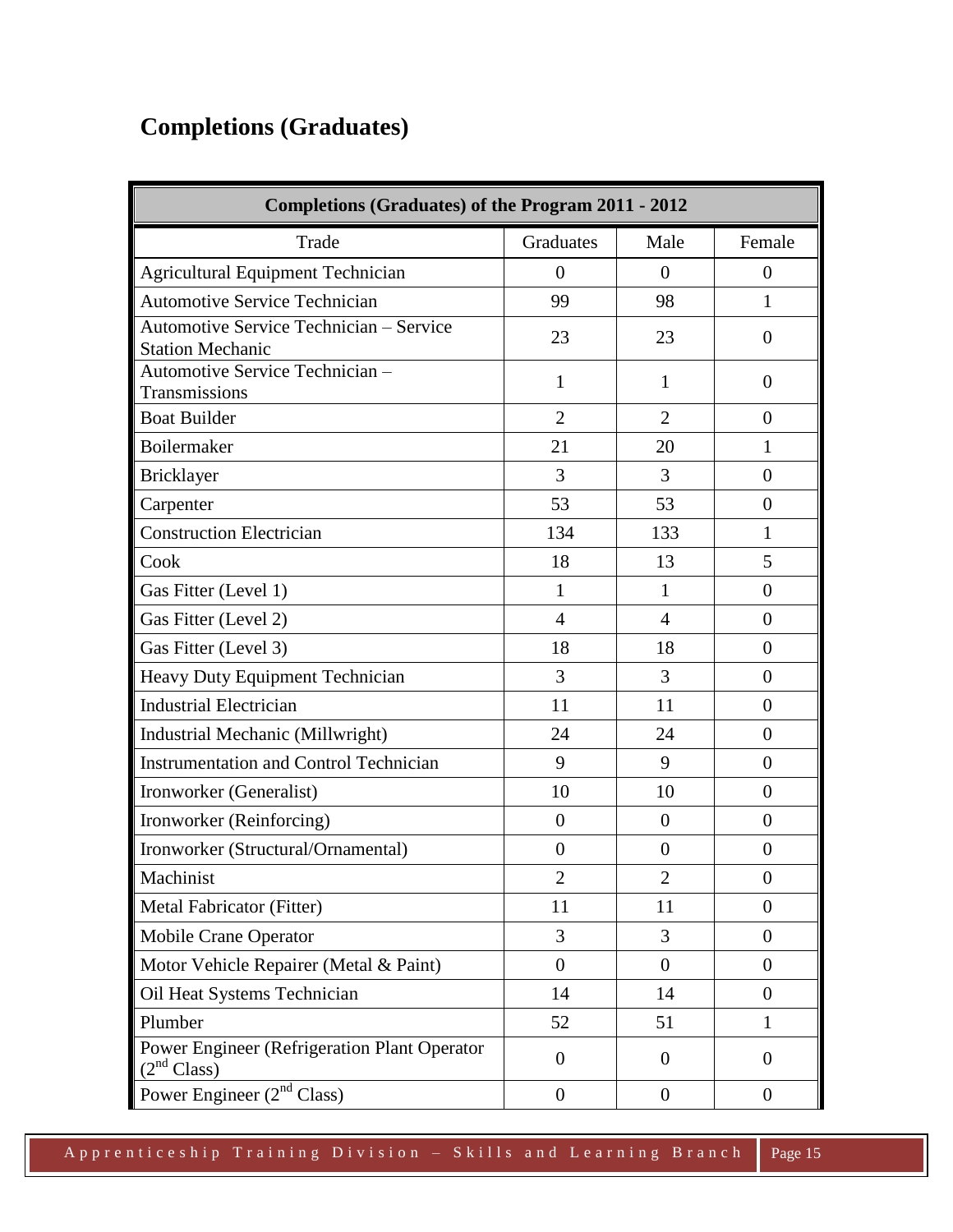| Completions (Graduates) of the Program 2011 - 2012 |                |                   |        |  |  |  |  |
|----------------------------------------------------|----------------|-------------------|--------|--|--|--|--|
| Trade                                              | Graduates      | Male              | Female |  |  |  |  |
| Power Engineer $(3rd Class)$                       | $\Omega$       | $\mathbf{\Omega}$ |        |  |  |  |  |
| Power Engineer $(4th Class)$                       | $\Omega$       | 0                 |        |  |  |  |  |
| Powerline Technician                               | 20             | 19                |        |  |  |  |  |
| Refrigeration and Air Conditioning Mechanic        | 26             | 26                |        |  |  |  |  |
| <b>Sheet Metal Worker</b>                          | 10             | 10                |        |  |  |  |  |
| Sprinkler System Installer                         | $\overline{4}$ | 4                 |        |  |  |  |  |
| Steamfitter – Pipefitter                           | 43             | 43                |        |  |  |  |  |
| <b>Truck and Transport Mechanic</b>                | 37             | 37                |        |  |  |  |  |
| Welder                                             | 7              | 7                 |        |  |  |  |  |
| <b>Total</b>                                       | 663            | 653               | 10     |  |  |  |  |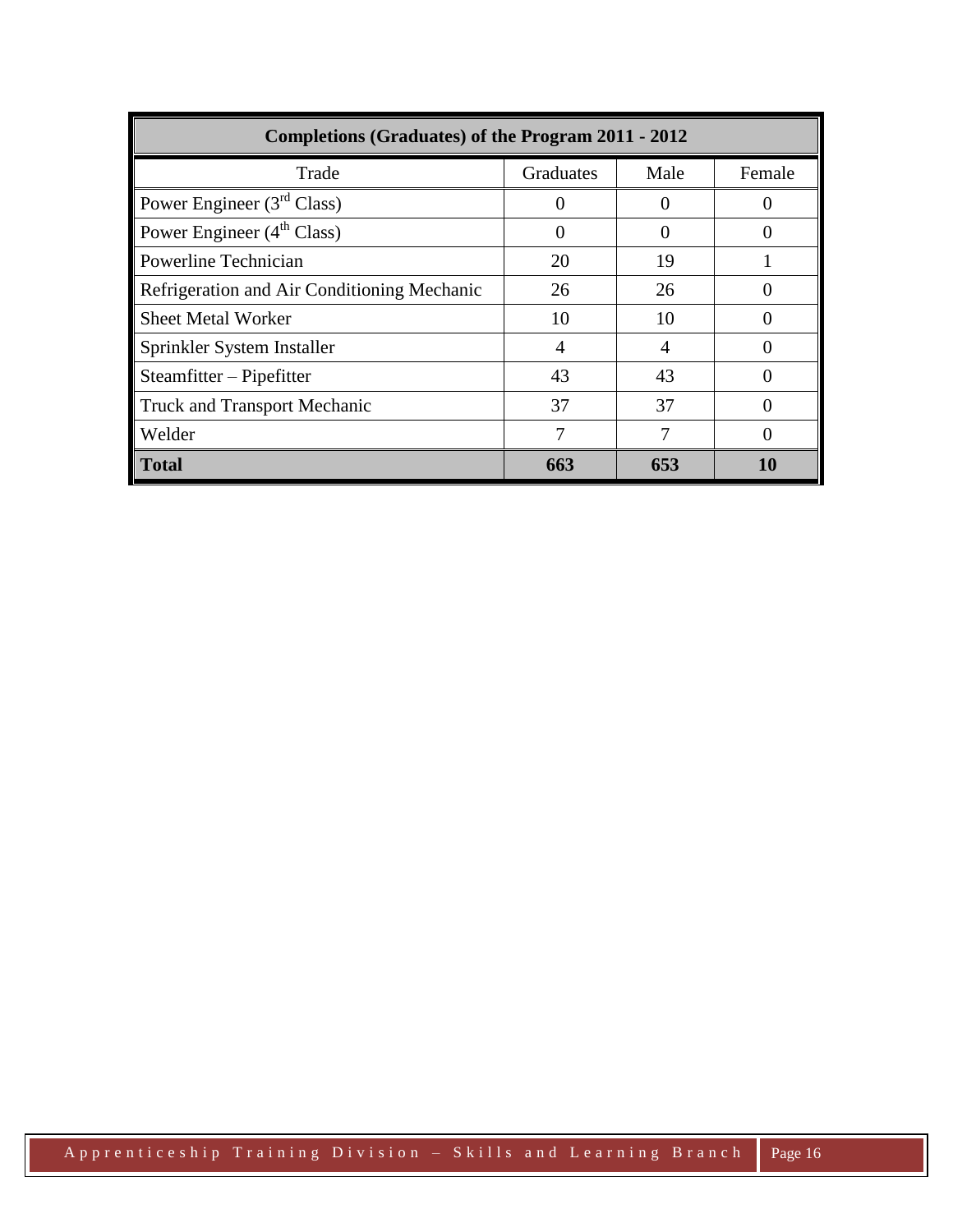#### **Examinations Written**

During 2011 – 2012, a total of 1555 clients wrote various apprenticeship progress and certification examinations. Of that total, 224 clients wrote progress examinations, 1296 apprentices and trade qualifiers wrote certification examinations, and 35 practical examinations were administered in the Gas Fitter occupation.

| <b>Examinations Written</b>   |                  |                  |                  |                  |                  |                  |                                    |  |  |
|-------------------------------|------------------|------------------|------------------|------------------|------------------|------------------|------------------------------------|--|--|
| Examinations                  | $2006 -$<br>2007 | $2007 -$<br>2008 | $2008 -$<br>2009 | $2009 -$<br>2010 | $2010 -$<br>2011 | $2011 -$<br>2012 | Change<br>from<br>Previous<br>Year |  |  |
| Progress Examinations         | 132              | 135              | 120              | 181              | 233              | 224              | $-9$                               |  |  |
| Certification<br>Examinations | 1065             | 1138             | 1241             | 1344             | 1133             | 1296             | $+163$                             |  |  |
| <b>Practical Examinations</b> | 18               | 26               | 34               | 22               | 24               | 35               | $+11$                              |  |  |
| <b>Total</b>                  | 1215             | 1299             | 1395             | 1547             | 1390             | 1555             | $+165$                             |  |  |

#### **Progress Examinations**

A total of 224 progress examinations were written during  $2011 - 2012$ . Apprentices wrote 217 examinations with a pass rate of 76% (166 passed). Non-apprentices, including pre-employment and placement candidates (challenge examinations to determine placement of candidates in the Apprenticeship Program), wrote 7 examinations with a pass rate of 57% (4 passed).

#### **Certification Examinations**

A total of 1296 clients wrote certification examinations during 2011 – 2012. Completed apprentices wrote 891 examinations with a pass rate of 72% (643 passed). Trade qualifiers wrote 405 examinations with a pass rate of 58% (235 passed). It is suspected that the success rate for trade qualifiers increases



proportionately to the amount of skills upgrade training they receive.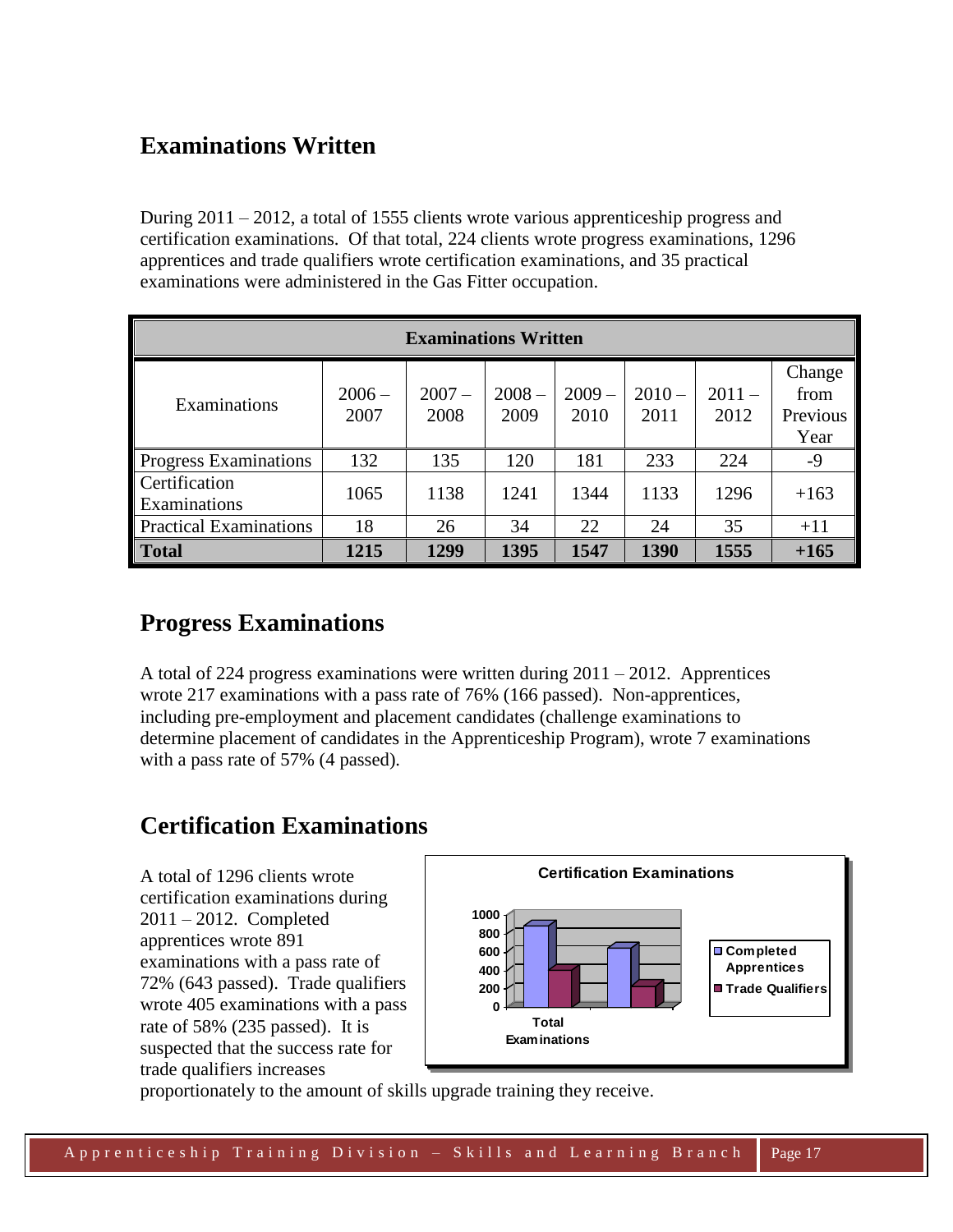#### **Interprovincial Red Seals Issued**

The Interprovincial Standards (Red Seal) Program was established to provide greater worker mobility across Canada. It allows qualified tradespersons to practice their trades in any province or territory of Canada where the trade is designated without having to write further examinations. A total of 817 Interprovincial Red Seals were issued to qualifying candidates during the calendar year 2011. Of this number, completed apprentices received 601 Red Seals and trade qualifiers received 215.

| <b>Interprovincial Red Seals Issued</b> |      |      |      |      |      |      |                                    |  |
|-----------------------------------------|------|------|------|------|------|------|------------------------------------|--|
| Red Seals Issued (*)                    | 2006 | 2007 | 2008 | 2009 | 2010 | 2011 | Change<br>from<br>Previous<br>Year |  |
| Completed Apprentices                   | 435  | 401  | 419  | 457  | 464  | 601  | $+137$                             |  |
| Trade Qualifiers                        | 276  | 231  | 323  | 304  | 337  | 215  | $-122$                             |  |
| <b>Equivalent Standards</b>             | N/A  | N/A  | N/A  | N/A  | N/A  |      |                                    |  |
| <b>Total</b>                            | 711  | 632  | 742  | 761  | 801  | 817  | $+16$                              |  |

(\*) Red Seal statistics as reported by Statistics Canada are based on the calendar year, January to December. This accounts for variances between this table and the previous tables.

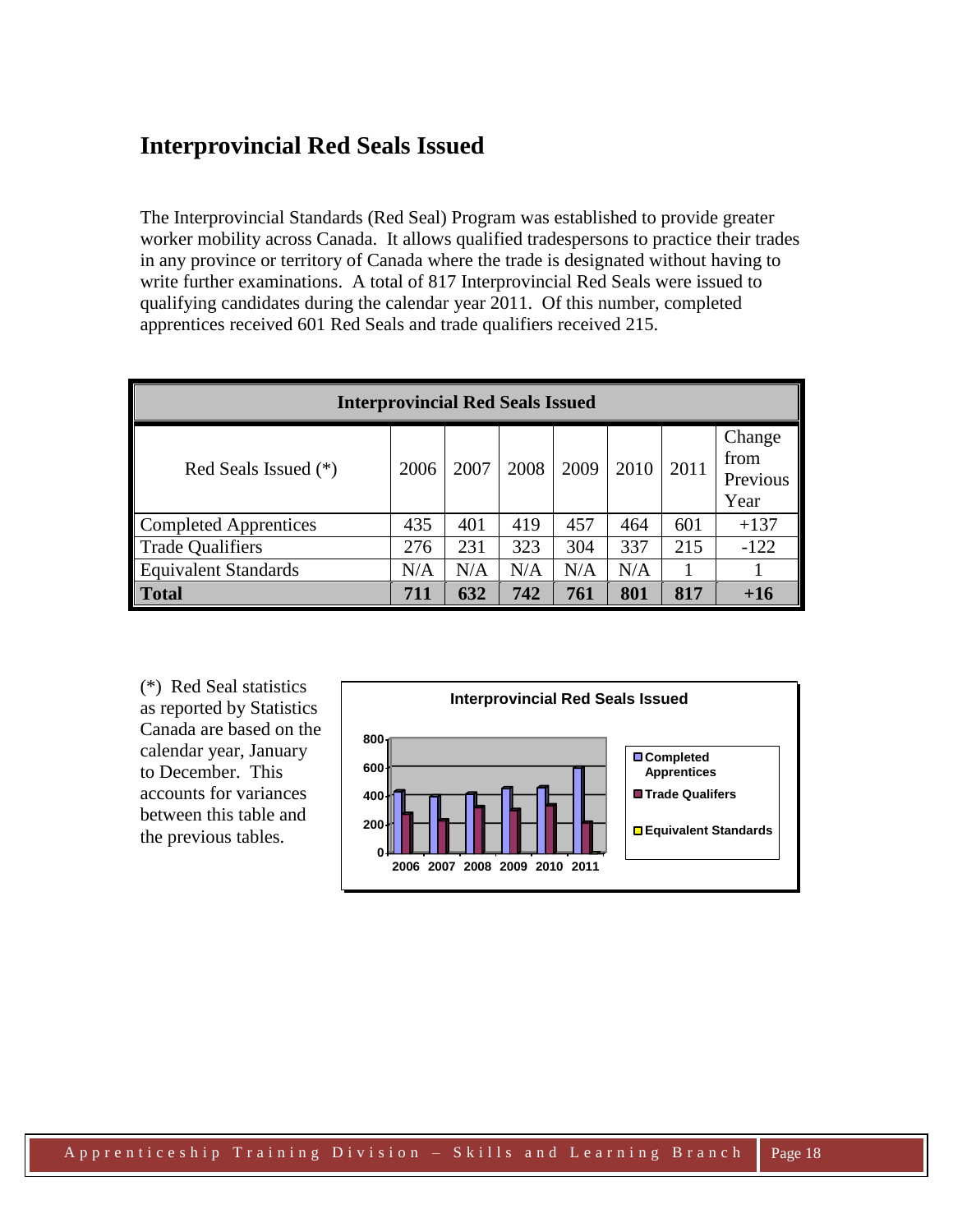## Trade Qualification (Section 30) Applications

1. Section 30 of the General Regulations under the Apprenticeship and Trades Qualifications Act provides the opportunity for long-time trade practitioners to receive certification if they meet defined criteria:

- employed in the trade for the period set out in the Trade Regulations;
- recommended for a Certificate of Qualification by two persons who are competent in the trade and who have vouched for the candidate's skills and experience;
- competent in the skills of the trade, as determined by the Director; and
- write and pass the certification examination.

2. During the fiscal year  $2011 - 2012$ , 277 trade qualifiers applied under Section 30 of the General Regulations to write certification examinations. Review Committees assessed 277 and 277 were approved, 0 were denied, 0 were forwarded and 0 applications are pending.

| <b>Section 30 (Trade Qualifiers) Applications</b> |                             |                  |                  |                  |                  |                  |                                    |  |  |
|---------------------------------------------------|-----------------------------|------------------|------------------|------------------|------------------|------------------|------------------------------------|--|--|
| Applications                                      | $2006 -$<br>2007            | $2007 -$<br>2008 | $2008 -$<br>2009 | $2009 -$<br>2010 | $2010 -$<br>2011 | $2011 -$<br>2012 | Change<br>from<br>Previous<br>Year |  |  |
| Reviewed                                          | 226                         | 242              | 342              | 496              | 261              | 2.77             | $+16$                              |  |  |
| Approved                                          | 224                         | 258              | 337              | 447              | 259              | 277              | $+18$                              |  |  |
| Denied                                            | $\mathcal{D}_{\mathcal{L}}$ | ി                |                  |                  |                  |                  | $-1$                               |  |  |

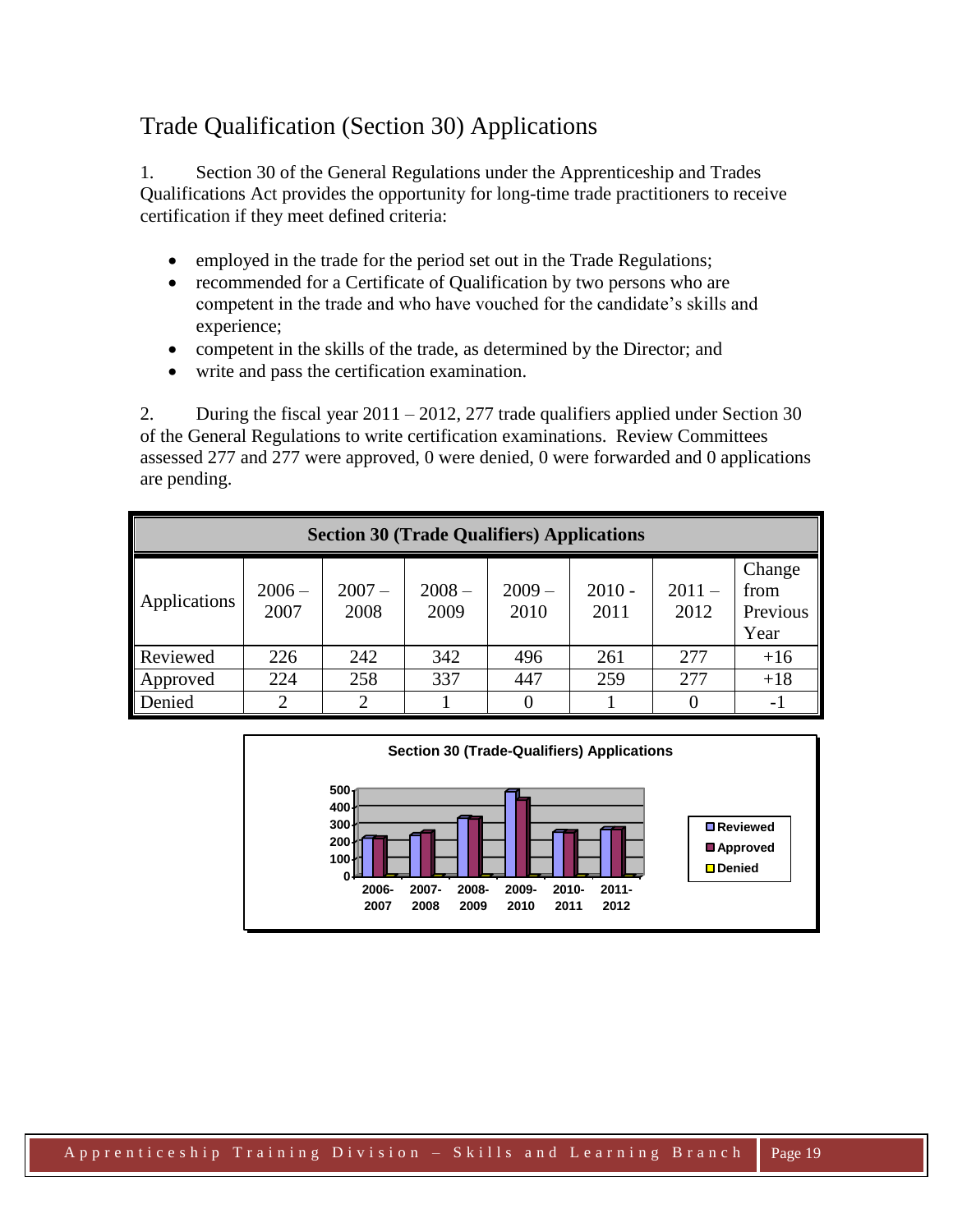## **Trade Qualifiers**

A total of 174 trade qualifiers received certification under Section 30 of the General Regulations.

| Trade Qualifiers 2011 - 2012                                       |                |                |                |  |  |  |  |
|--------------------------------------------------------------------|----------------|----------------|----------------|--|--|--|--|
| Occupation                                                         | <b>Trade</b>   | <b>Male</b>    | <b>Female</b>  |  |  |  |  |
| Alarm and Security Technician                                      | 3              | 3              | $\theta$       |  |  |  |  |
| Appliance Service Technician                                       | $\mathbf{1}$   | $\mathbf{1}$   | $\overline{0}$ |  |  |  |  |
| <b>Automotive Painting</b>                                         | $\overline{2}$ | $\overline{0}$ | $\overline{2}$ |  |  |  |  |
| <b>Automotive Service Technician</b>                               | 15             | 15             | $\theta$       |  |  |  |  |
| <b>Automotive Service Technician - Service Station</b><br>Mechanic | 10             | 10             | $\overline{0}$ |  |  |  |  |
| <b>Baker</b>                                                       | $\overline{2}$ | 1              | 1              |  |  |  |  |
| <b>Boat Builder</b>                                                | $\overline{0}$ | $\overline{0}$ | $\overline{0}$ |  |  |  |  |
| Carpenter                                                          | 5              | 5              | $\theta$       |  |  |  |  |
| <b>Construction Electrician</b>                                    | 3              | 3              | 0              |  |  |  |  |
| Cook                                                               | 12             | 9              | 3              |  |  |  |  |
| <b>Floor Covering Installer</b>                                    | $\mathbf{1}$   | $\mathbf{1}$   | $\overline{0}$ |  |  |  |  |
| <b>Gas Fitter Tech I</b>                                           | $\overline{0}$ | $\overline{0}$ | $\overline{0}$ |  |  |  |  |
| <b>Gas Fitter Tech II</b>                                          | $\overline{0}$ | $\overline{0}$ | $\overline{0}$ |  |  |  |  |
| <b>Gas Fitter Tech III</b>                                         | $\overline{0}$ | $\theta$       | $\theta$       |  |  |  |  |
| Heavy Duty Equipment Technician                                    | 10             | 10             | $\overline{0}$ |  |  |  |  |
| <b>Industrial Electrician</b>                                      | $\mathbf{1}$   | $\mathbf{1}$   | $\overline{0}$ |  |  |  |  |
| Industrial Mechanic (Millwright)                                   | 11             | 11             | $\overline{0}$ |  |  |  |  |
| <b>Instrumentation and Control Technician</b>                      | $\overline{0}$ | $\overline{0}$ | $\overline{0}$ |  |  |  |  |
| Insulator (Heat & Frost)                                           | $\overline{0}$ | $\overline{0}$ | $\overline{0}$ |  |  |  |  |
| Ironworker (Generalist)                                            | $\overline{0}$ | $\overline{0}$ | $\overline{0}$ |  |  |  |  |
| Ironworker (Reinforcing)                                           | $\overline{4}$ | $\overline{4}$ | $\overline{0}$ |  |  |  |  |
| Ironworker (Structural/Ornamental)                                 | $\overline{0}$ | $\overline{0}$ | $\overline{0}$ |  |  |  |  |
| Machinist                                                          | $\overline{2}$ | $\overline{2}$ | $\overline{0}$ |  |  |  |  |
| Metal Fabricator (Fitter)                                          | 1              | 1              | $\overline{0}$ |  |  |  |  |
| Motorcycle Mechanic                                                | 5              | 5              | $\overline{0}$ |  |  |  |  |